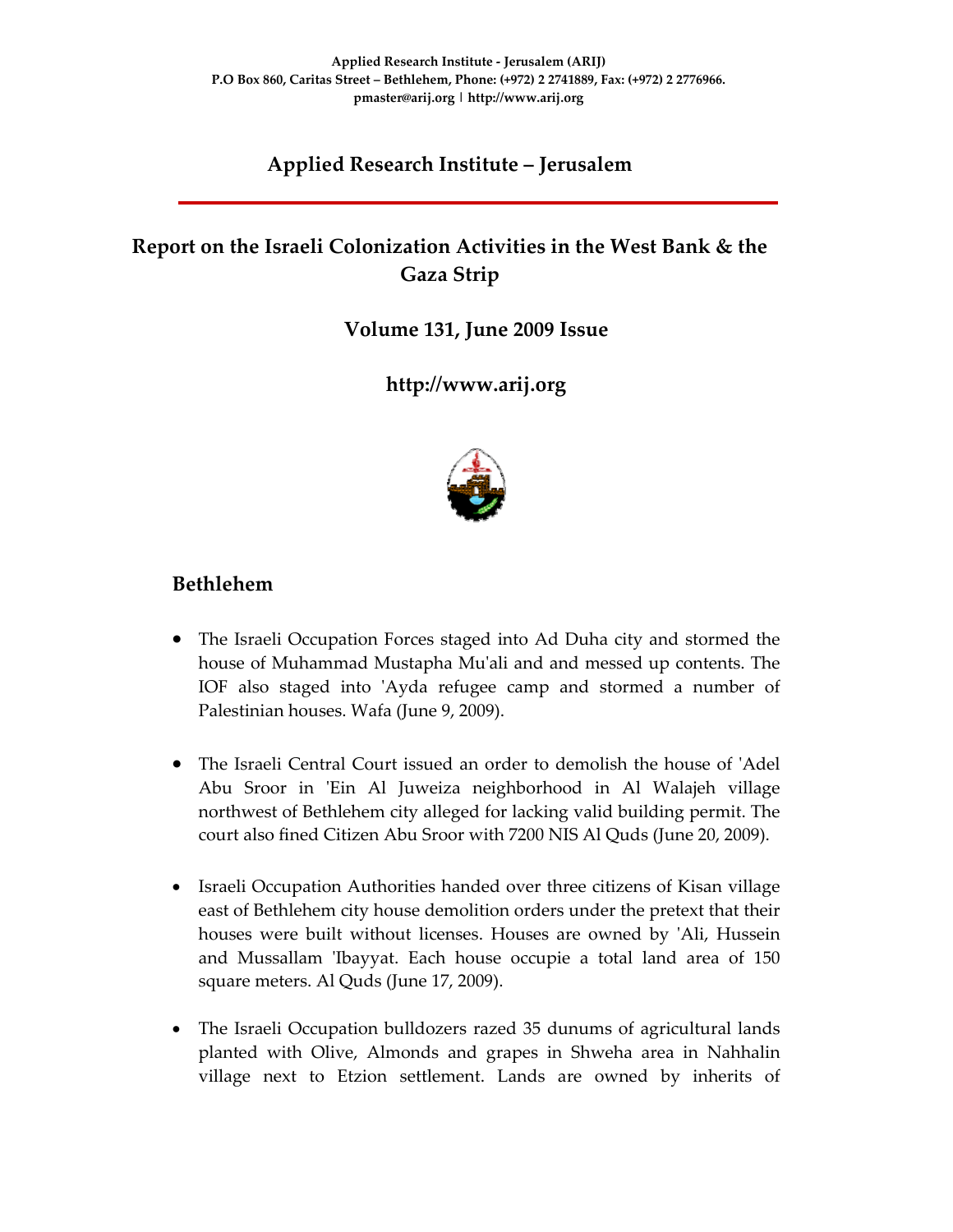Muhammad Ibrahim GHayatha, Hamza Muhammad Fanoun, Mahmoud ʹAli Safi and other Palestinian farmers. Wafa (June 25, 2009).

• The Israeli Occupation Authorities starting installing a high voltage Electricity Grid on lands of Nahhalin village southwest of Bethlehem city. The electricity gird will only leave the Palestinians with few thousand dunums of the original 17,250 dunums that form Nahhalin, deny Palestinians further expansion to their current Palestinian built‐up area and any constructions remotely close to where the electricity lines will be located will be hazardous and life threatening. ARIJ (June 28, 2009).

# **Jerusalem**

- The regional planning and building committee for Jerusalem at the Israeli Ministry of Interior is expected to approve a plan to build a new hotel in East Jerusalem, just 100 meters from the Old Cityʹs walls. The plan, if implemented, will see the demolition of a wholesale market and kindergarten. The plan was submitted by the Jerusalem municipality, which claims to own the land on which the hotel is slated to be built, and the state‐owned Jerusalem Economic Corporation, which will actually construct the project. The site in question is in the wholesale market, just east of the Rockefeller Museum. The plan calls for a 200‐room hotel that will be nine stories tall on its eastern face (where the ground is lower). It will also include a commercial building, which will be five stories tall on its eastern face, plus another three stories underground. Maannews (June 1, 2009).
- The Israeli Occupation Authorities stormed the house of Ziad Abu Snenah in Silwan city and took photos of the house. Al Quds (June 1, 2009).
- The Israeli Supreme Court issued an order to stop the construction of 66 housing units in Jabal Al Mukabbir area after Amona, a Jewish organization that encourage settlement activities in Jerusalem, claimed that it bought 3 dunums of land. Al Quds (June 2, 2009).
- Israeli Occupation authorities approved plans to demolish an East Jerusalem kindergarten and wholesale market in order to make way for a hotel and commercial center. The plan for the hotel, in the Wadi Joz neighborhood near the Old City, was given a green light by the Jerusalem planning and building committee, which submitted the proposal for public comment. The site, near the Rockefeller Museum, is owned by the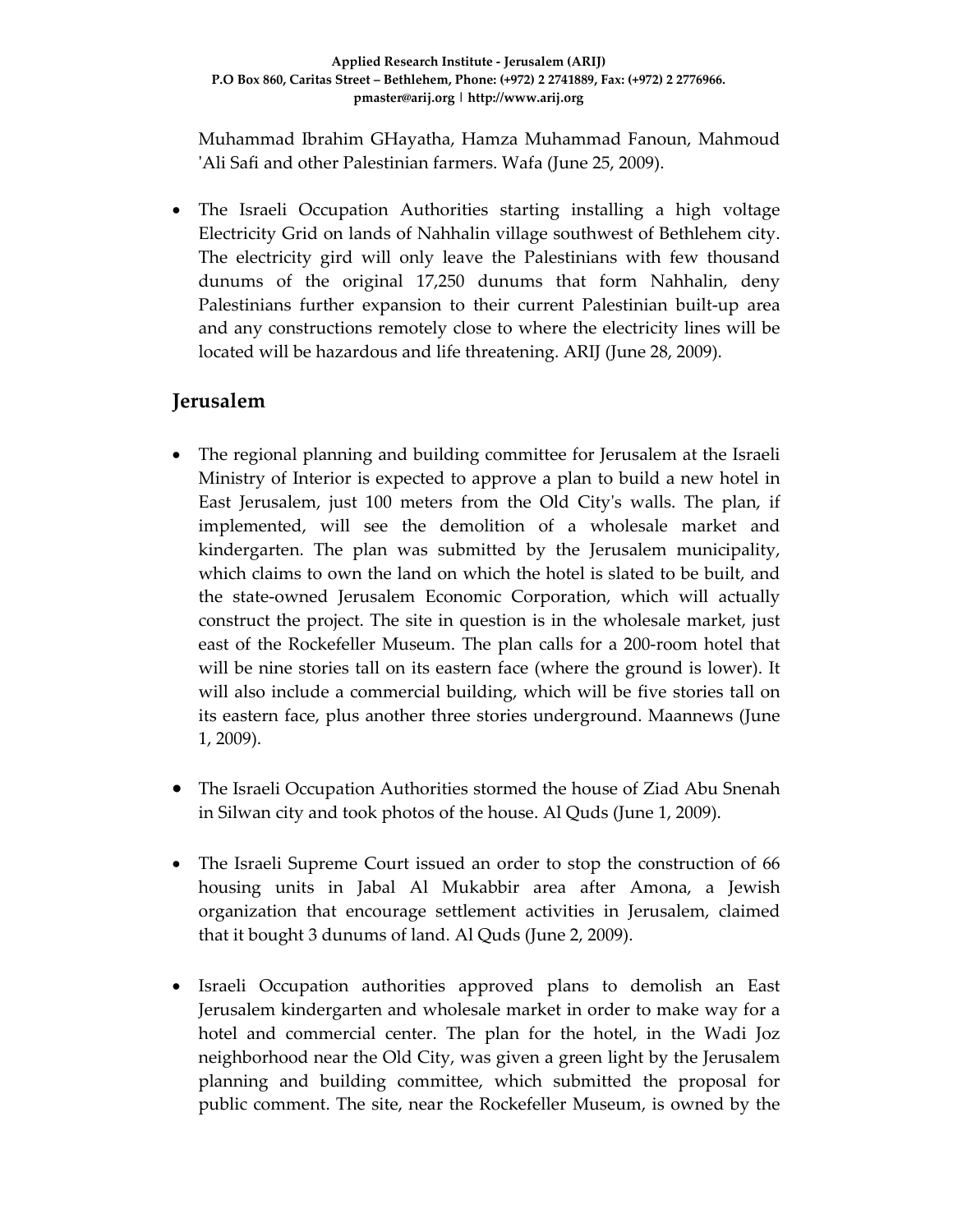Israeli‐controlled Jerusalem Municipality. The area is east of the Green Line and is recognized internationally as occupied territory. Legally the hotel would be a settlement. The plan calls for a nine-story, 200-room hotel with architecture matching the contours of the hillside. This is part of an overall Israeli plan for the area around the Old City, involving hotels, parks, and tourist attractions. Maannews (June 3, 2009).

- Israeli settlers established a new illegal West Bank outpost dedicating it partly to US President Barack Obama. The settlers, calling themselves the "Land of Israel Loyalists," named the outpost Oz Yehonatan, near Binyamin, but were calling part of it the "Obama Hut". The outpost was named "in recognition of the president's actions, which have led to a dramatic increase in the number of outposts being built throughout the West Bank." Maannews (June 5, 2009).
- The Israeli regional committee for planning and Construction for Jerusalem city approved the Jerusalem 2000 plan. The plan will be put for public review for 90 days. Al Quds (June 5, 2009).
- More than 90 Palestinian families from Jerusalem appealed on Friday for financial support as they have to pay high fees imposed by the Israeli municipal council of Jerusalem for building a road in 1998 in the neighborhood they live in. According to the families, the municipal council asked each family to pay 20,000 to 200,000 Israeli shekels, despite that their economic conditions are dire. An Israeli court ruled that the families must pay the fees; otherwise they can be legally pursued by the city. Maannews (June 6, 2009).
- Israel's Jerusalem municipality issued 13 demolition orders for Palestinian apartments in Beit Hanina, under the pretext that they lack permits. The demolition orders will affect the 13 apartments at the Al‐Halhouly building in Beit Hanina and Garden of Eden neighborhood. The houses are home to about 100 Palestinians. Maannews (June 7, 2009).
- Israeli occupation authorities ordered Muhammad Gosheh, a Palestinian from the Old city of Jerusalem to demolish his own home. The Police and a demolition crew from the Israeli municipality of Jerusalem arrived at his house in the morning, threatening him with a 100,000 Israeli shekel (25,125 US dollar) fine if he doesnʹt destroy the house. Maannews (June 8, 2009).
- The Israeli Supreme court declares the rights of 50 Bedouin families from Al Malihat tribe in Mikhmas town of their lands estimated at hundreds of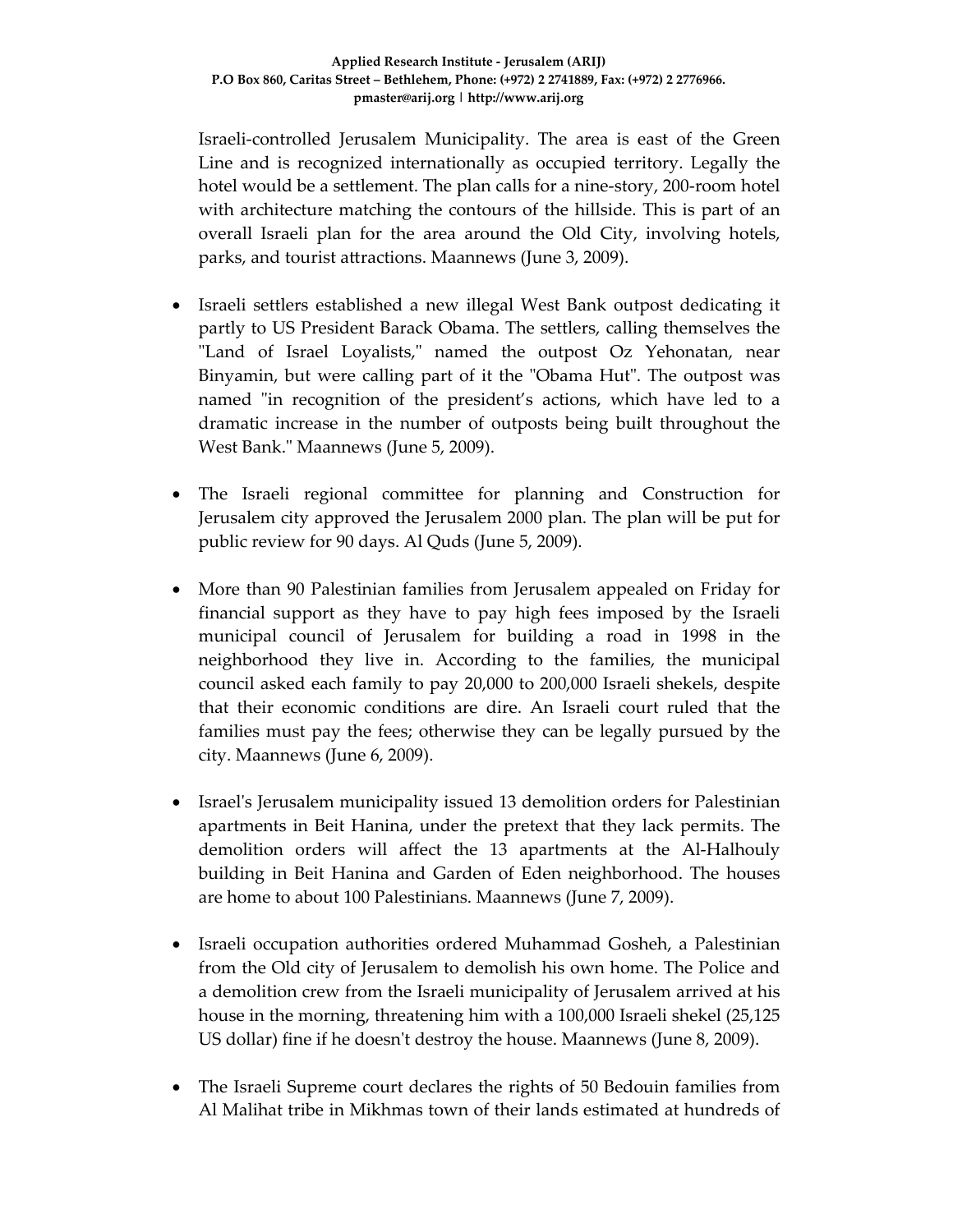dunums of lands located close to Maʹale Mikhmas settlement established on lands of the town east of Jerusalem city. Wafa (June 8, 2009).

- A group of Israeli settlers razed lands and destroyed crops in An Nabi Samuel village northwest of Jerusalem city. The land is owned by Ramzi Barakat and his brother and is 8 dunums area and is surrounded by Israeli settlements form all directions, Giv'at Ze'ev from the south, Giv'on Hadasha from the west, Har Samuel from the north and Givʹon from from the east. Al Quds (June 8, 2009).
- Citizen Muhammad Gosheh demolished his house in Aqbet At Tut area in Khan Az Zeit market in the Old City of Jerusalem after the Israeli Occupation Forces surrounded the house and ordered Mr. Muhammad to demolish it under the pretext of lacking valid building permits or he will be forced to pay a 100,000 Israeli shekel (25,125 US dollar) fine if he doesn't demolish it. The house is 80 square meters area and houses 5 people. Wafa (June 9, 2009).
- An Israeli court issued an order to not demolish another house owned by Naʹim Ramadan in Al Salʹa neighborhood in Jabal Al Mukkabir. The house is 195 square meters area. Wafa (June 9, 2009).
- The Israeli Occupation Bulldozers demolished an addition to an existing house of Khalil Al Hartuni in the Old City of Jerusalem. The addition is 25 meters square area and is a home to 10 people. Wafa (June 9, 2009).
- The Israeli Municipality of Jerusalem issued a demolition order to a building of two floors in Al Magharba neighborhood south of Al Aqsa Mosque under the pretext of lacking building permits. The building is owned by Abdel Karim Talab Abu Hadwan and is home to 40 people. It is worth mentioning that the first floor was built before 1967. Wafa (June 9, 2009).
- The Israeli Municipality of Jerusalem handed over inherits of Mahmoud Abu Al Hawa in Ash Sheikh Jarrah an order to demolish a building of 4 floors (eight units) and is inhabited by 60 people alleging for lacking valid building permits. Al Quds (June 9, 2009).
- The Israeli Interior Ministry's district committee for planning and building in the Jerusalem area last week approved a plan for the construction of a new hotel in east Jerusalem. The hotel is slated to have seven floors and 200 rooms, and will be built on the western slopes of the Kidron Valley, on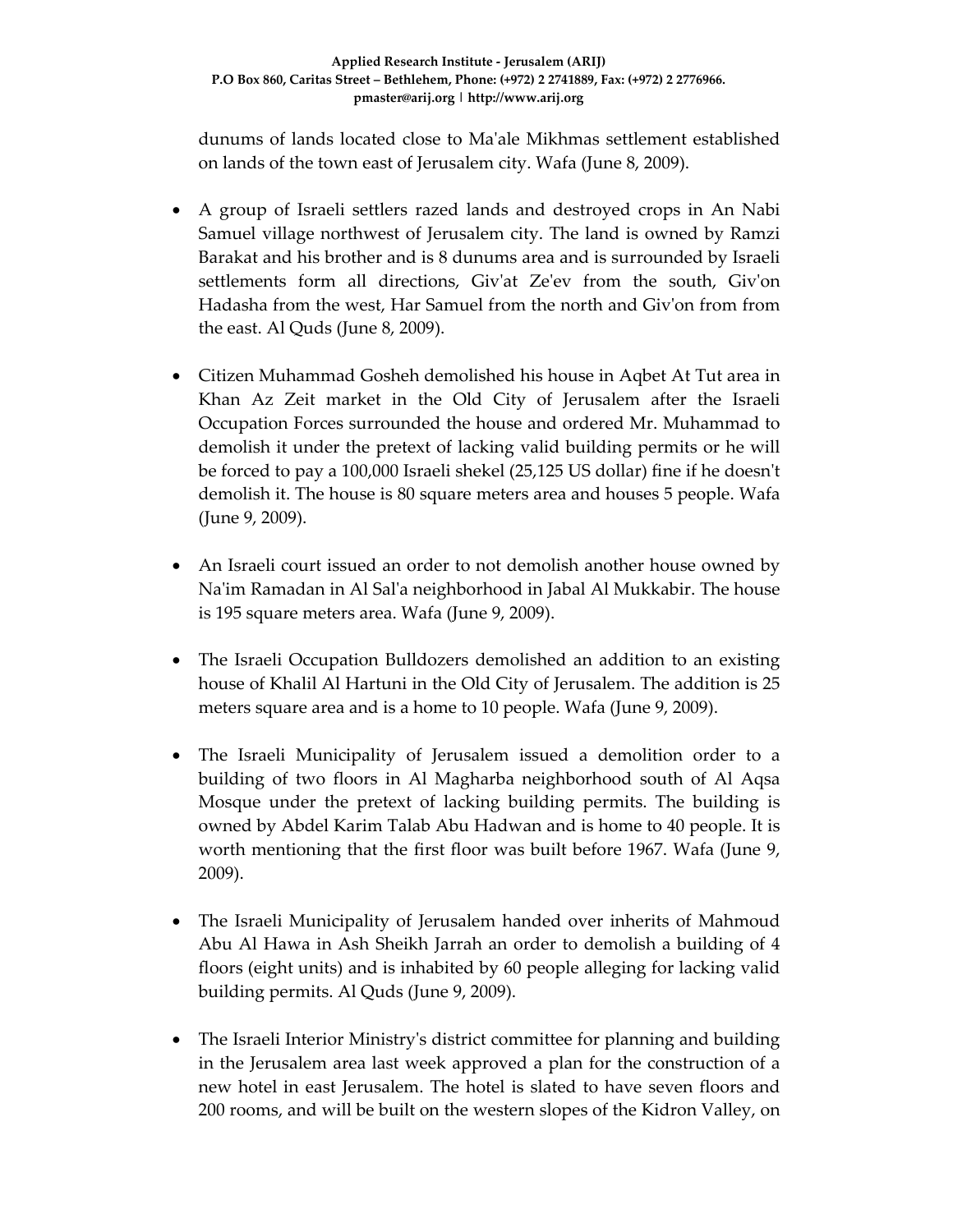the northeastern side of the Old City wall. The plan was initiated by the Jerusalem Development Authority for the Jerusalem Municipality. The area where the hotel is planned to be built currently includes several stores, which – according to the plan – will be moved to a building constructed on the other side of the street. This building is meant to also include two kindergartens and a welfare center. A public path connecting between the street level and the valley is planned next to the square." Ynetnews (June 9, 2009).

- An Israeli organization is working on what it calls "helping Jerusalemites" to immigrate". The organization distributed flyers signed by its name asking Palestinian Jerusalemites to leave the city by helping them with immigration procedures. The flyers included a phone numbers where interested people can make a direct call. Maannews (June 10, 2009).
- Palestinians foiled an attempt of the Israeli Municipality of Jerusalem along with "Developing East Jerusalem" company to take over a piece of land estimated at 7 dunums of land in Jabal Al Zaytoun area (Mount of Olives) east of the old city and owned by Al Qadamani , Nazzal and Abu Al Hawa families. The targeted land is located next to Beit Orot outpost. **Maannews (June 11, 2009).**
- Massive Israeli forces and border police descended on Jerusalemʹs Al‐ Bustan neighborhood to serve 20 demolition notices to Palestinian homeowners. The demolition orders were served to the owners of the 88 homes earlier threatened with destruction under Israeli law 212, which allows homes to be demolished or evacuated without any formal legal charges being brought forth or any party convicted of an alleged violation of the Israeli Planning and Building Law. This law was also used in 1967 to erase the Palestinian Al‐Mugharbi neighborhood inside the Old City to form the plaza in front of the Western Wall, believed to be the site of the third temple in Judaism. The neighborhood was razed and is now an open compound for Jews to pray near the wall. Maannews (June 10, 2009).
- Israeli Occupation authorities forced two Palestinian families living in the old city of Jerusalem to demolish parts of their own homes. Each family was threatened with tens of thousands in fines if they failed to take down the structures. Osama Hashima was obliged to demolish a 30‐meter‐ square room he had added to his home in the Al‐Khalidiyya neighborhood in the old city of Jerusalem. The room was an addition to the home to support his growing family. A few weeks earlier Hashima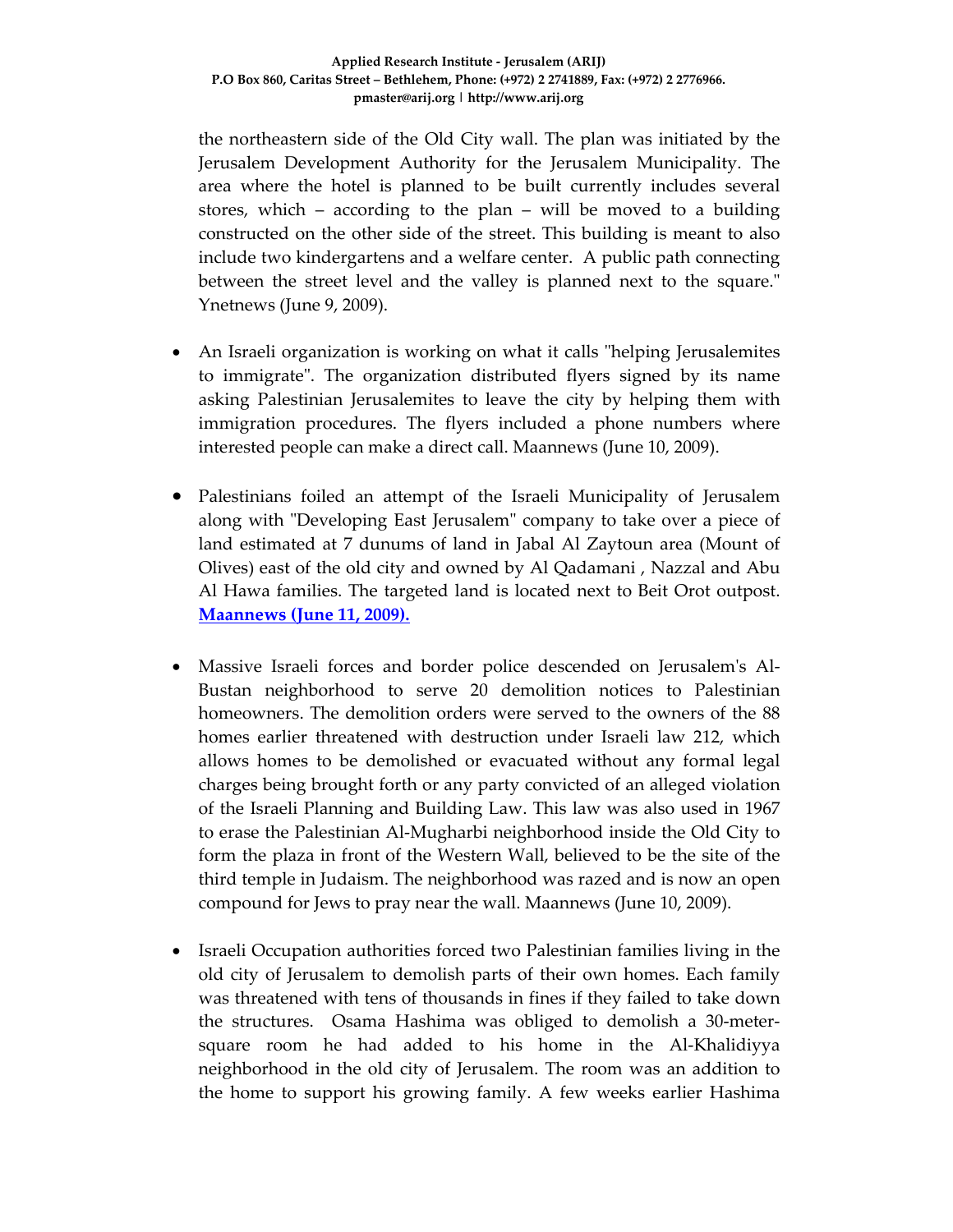received a warrant from the Israeli municipal council of Jerusalem threatening to fine him 70,000 shekels (17,700 USD) if he failed to take down the addition. Across the Old City in the Bab Hutta neighborhood, another Jerusalemite was also forced to demolish a newly‐added part of his home. Jamal Sa'id had recently added a 25 square meter room to the top of his home. He had been threatened with a 25,000 shekel (6,300 USD) fine if he failed to remove the addition. Maannews (June 12, 2009).

- The Israeli reconciliation court handed over Citizen Rifqa Al Kurd an evacuation order in Ash Sheikh Jarrah neighborhood in Jerusalem under the pretext that the land is owned by the Israeli company Nahalt Shimʹon and gave her a period of 30 days to object the order. Al Quds (June 12, 2009).
- The Israeli bulldozers started working on the infrastructure to annex Kedar settlement established on lands of As Sawahrah and Abu Dis to Ma'ale Adumim settlement. Work is being carried out to establish a water line from the main Water Tank of Mikorot Company to Kedar B settlement of 1.4 km long and 8 inches radius, which will feed the settlement with water. Al Quds (June 15, 2009).
- The Israeli Municipality of Jerusalem issued an order to demolish a 45 square meters house owned by Abdel Rahman Daoud Khalil Abu 'Arafa from Al Saʹdiya neighborhood in the Old city of Jerusalem. The house is inhabited by 7 family members. Citizen Iyad Al ʹAjlouni from Al Magharba neighborhood was given another military order to demolish his house. The house is composed of stores and 2 floors (4 apartments). The demolition order targeted one floor, of two apartments (140 square meters area) and inhabited by 35 people. Wafa (June 16, 2009).
- The Israeli Municipality of Jerusalem handed over citizens of Al Ashqariya neighborhood in Beit Hanina town north of Jerusalem, Al Salam outskirt next to Shuʹfat camp, Jabal Al Mukkabir and Al ʹIsawiya towns 20 house demolition orders alleged for lacking proper building licenses.. Wafa (June 17, 2009).
- The Israeli Occupation forces stormed the house of Su'oud Abu Ghalia in An Nawafla neighborhood in Abu Dis city and carried out a thorough inspection in the house. The IOF also broke into a coffee shop owned by Salih Hdeidon and broke the glass of the door entrance and a number of pipes, chairs and plates. Al Quds (June 17, 2009).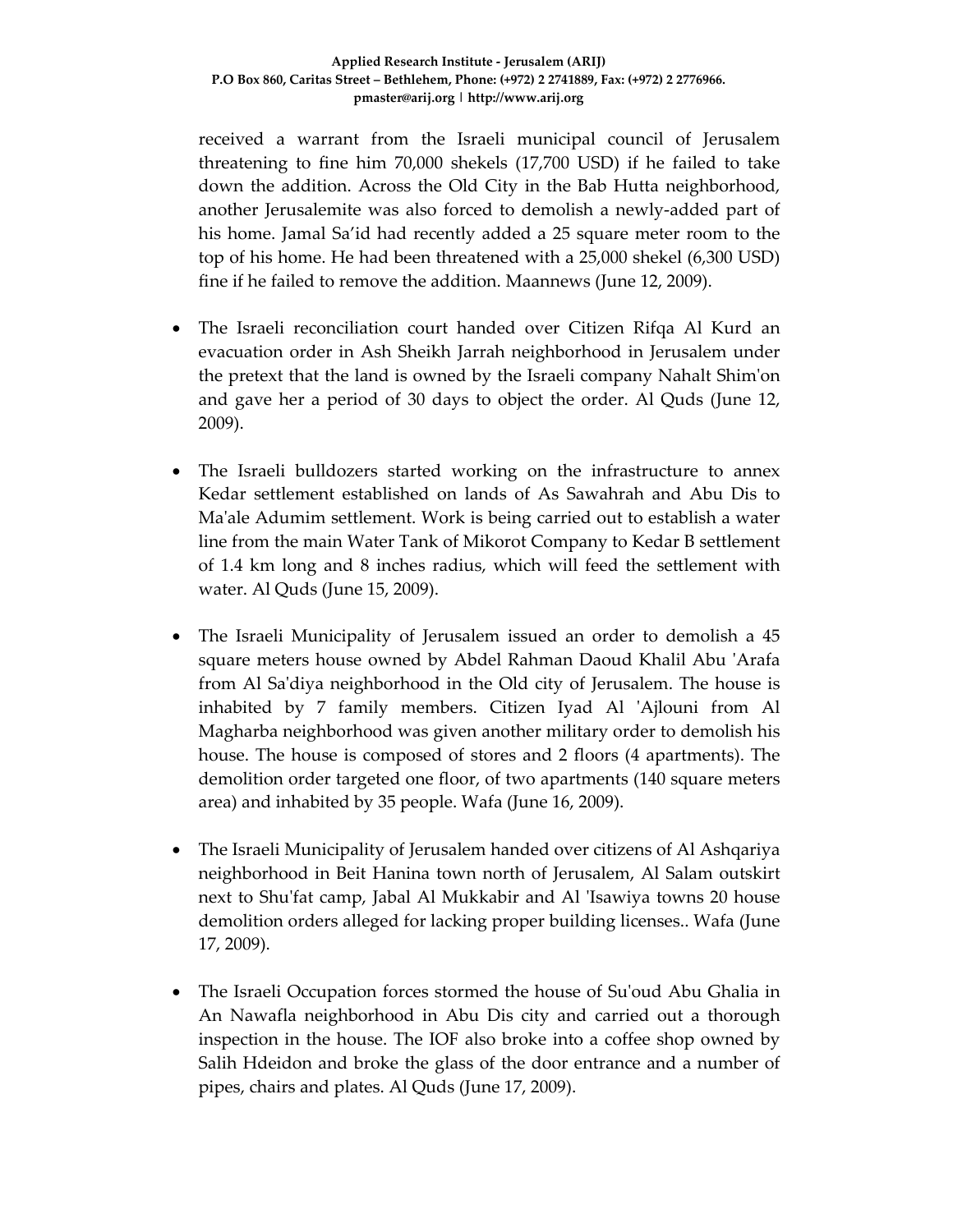- The Israeli Municipality of Jerusalem handed over seven house demolition orders to citizens of Al Bustan neighborhood in Silwan city south of Jerusalem city. The threatened families are: 'Odeh, Abu Thiab, Ar Ruweidi, Abu Sneneh, 'Abbasi and Al Taweel. This increases the number of orders delivered to the neighborhood to 30. Wafa (June 18, 2009).
- Citizen Muhammad Najeeb Al Ju'ba was forced to demolish a  $25 \text{ m}^2$ addition to his house on Virgin Street near the Church of the Holy Sepulcher in the Old City of Jerusalem. Al-Ju'ba was faced with selfdemolition or paying a 13,000 shekel fine for illegally constructing an extra room on his home. Paying the fine would not ensure a permit for the structure, and may simply postpone its destruction. The house was built more than 50 years ago and is now home to eight. Twelve years ago, Al‐ Ju'ba built an additional room to accommodate his growing family. Maannews (June 20, 2009).
- The Israeli Civil Administration will publish during the two coming years bids and plans for 5800 new housing units to be built in Jerusalem city on 21 dunums of lands. Of the total, 1768 housing units were ratified in Har Homa settlement where 1190 housing units to be built on 300 hundred dunums of lands between Bethlehem and Sur Baher cities east of the city; another 903 housing units to be built in Ramot settlement and a luxurious neighborhood of 268 housing units to be built on some 55 Palestinian houses in Lifta village which were populated back in 1967 war. Pisgat Ze'ev settlement north of Jerusalem will also receive a total of 707 housing units. Al Quds (June 20, 2009).
- Israeli Magistrate's Court will hold a special session based on a request submitted by lawyers of two Israeli organizations, Kennest Israel and Nahalat Shimʹon to issue an eviction order against Al Sabbagʹ family in the Sheikh Jarrah neighborhood in Jerusalem city. The two organizations pursue the evacuation of 28 Palestinian families in the neighborhood to make room for an Israeli colonial project of 250 housing units. Maannews (June 21, 2009).
- Israeli Occupation police, along with municipal workers carried out a large campaign against Palestinian homeowners in Jerusalem, ransacking 65 houses in different neighborhoods to hand familiesʹ demolition orders. Some of these families had received the same notices before, such as the owner of the As‐Sunbula building in the Nusaiba neighborhood, which consists of 24 apartments, and a building owned by Thamin Abu Qabalah in Beit Hanina, north of Jerusalem, which has 15 apartments. New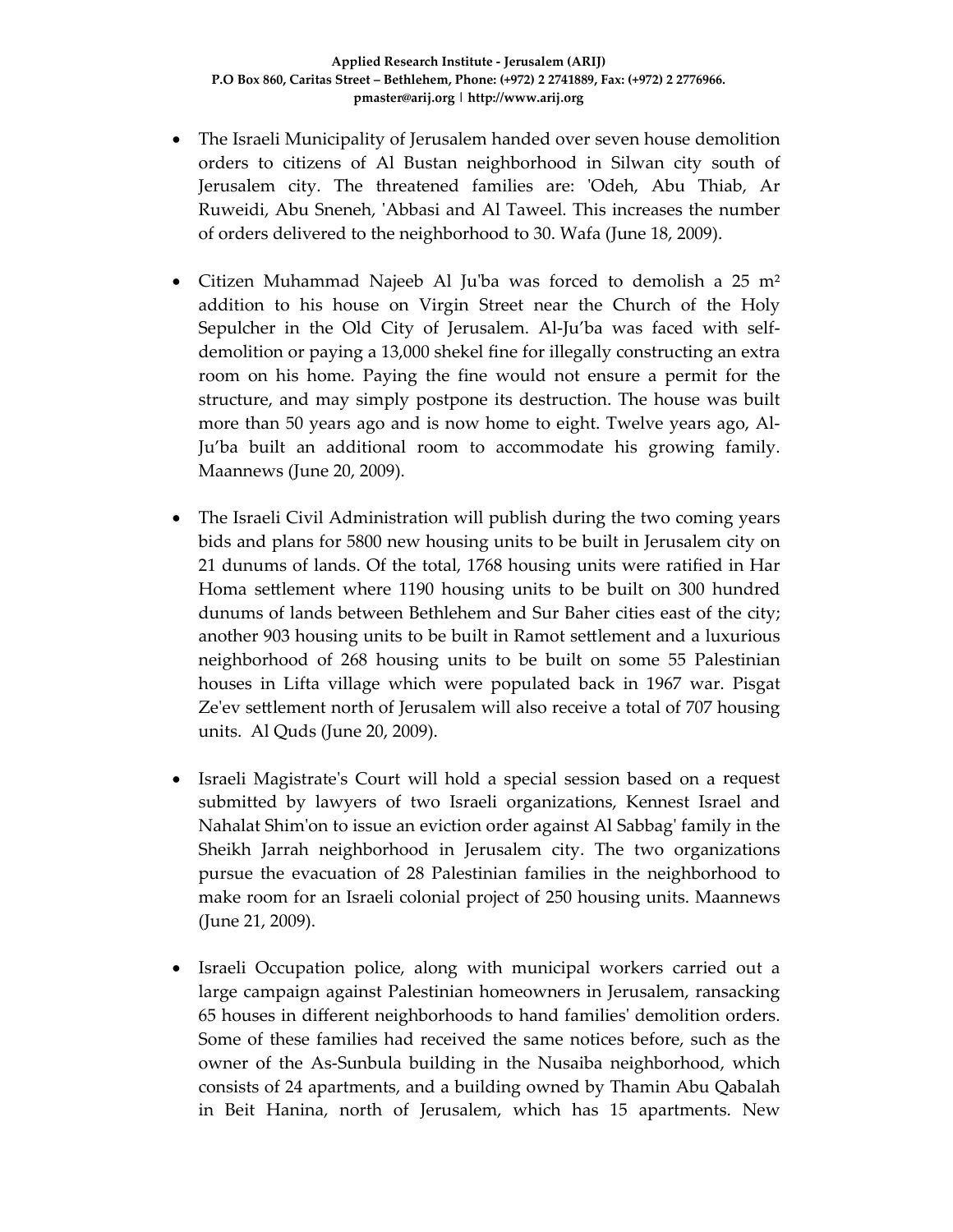demolition orders were handed over to Muhammad Abu Khdeir related to a 12‐apartment building he owns in Shu'fat, north of Jerusalem. Another 12-room block known as the Ghayth building was also served in Beit Hanina. Two new demolition orders were also handed over to two families living in the Wadi Qaddum neighborhood in Silwan, south of Jerusalem. Maannews (June 21, 2009).

- Israeli Occupation police, along with municipal workers staged into Al ʹIsawiya town east of Jerusalem and handed over Palestinian families house demolition orders alleged for lacking valid building permits. Of the families, khdeir family was known and was instructed to evacuate the house preparing it for evacuation and fined him 400 thousand NIS as a penalty for violating building rules, as claimed (USD 100 thousand). Wafa (June 24, 2009).
- The Israeli Occupation Bulldozers razed 500 dunums of lands of Al ʹIsawiya town east of Jerusalem city for the construction of a public park as reported. The razed lands are located in Ras Tamim, Al Zaʹfarana and Ras Al Sullam areas. Lands are owned by Dirbas, ʹIsawi, Darwish, ʹilian, Abu Ryala and Mustafa. Wafa (June 24, 2009).
- Palestinians managed to block Israeli settlers' attempts to take control the house Darwish Hjazi in the Sheikh Jarrah neighborhood. The settlers attempted to overrun the house twice, once on Wednesday night and again early on Thursday. Both times the Palestinians stood their ground and managed to block the settlers from entering**.** Maannews (June 25, 2009).
- The Israeli Occupation Authorities handed over four Palestinian families in Al 'Isawiya town demolition orders under the pretext of being built without valid building permits. The houses are owned by 'Atta Ahmad Mousa Khalil, Sahreef Muheisen, 'Amer Naser and 'Ayesh 'Ibeid. Wafa (June 25, 2009).
- Palestinian lands abutting the illegal Israeli settlement of Ma'ale Adumim were allegedly registered by the Israeli Land Registry Office and declared abandoned. The lands, 139,000 dunums in all, are these in the An Nabi Mousa near Jericho, as well as Beit Ta'mir, Rashayda and Al‐Beida areas near Bethlehem. They were labeled abandoned under the Israeli "ordinance of abandoned areas" act. Any individual with an objection to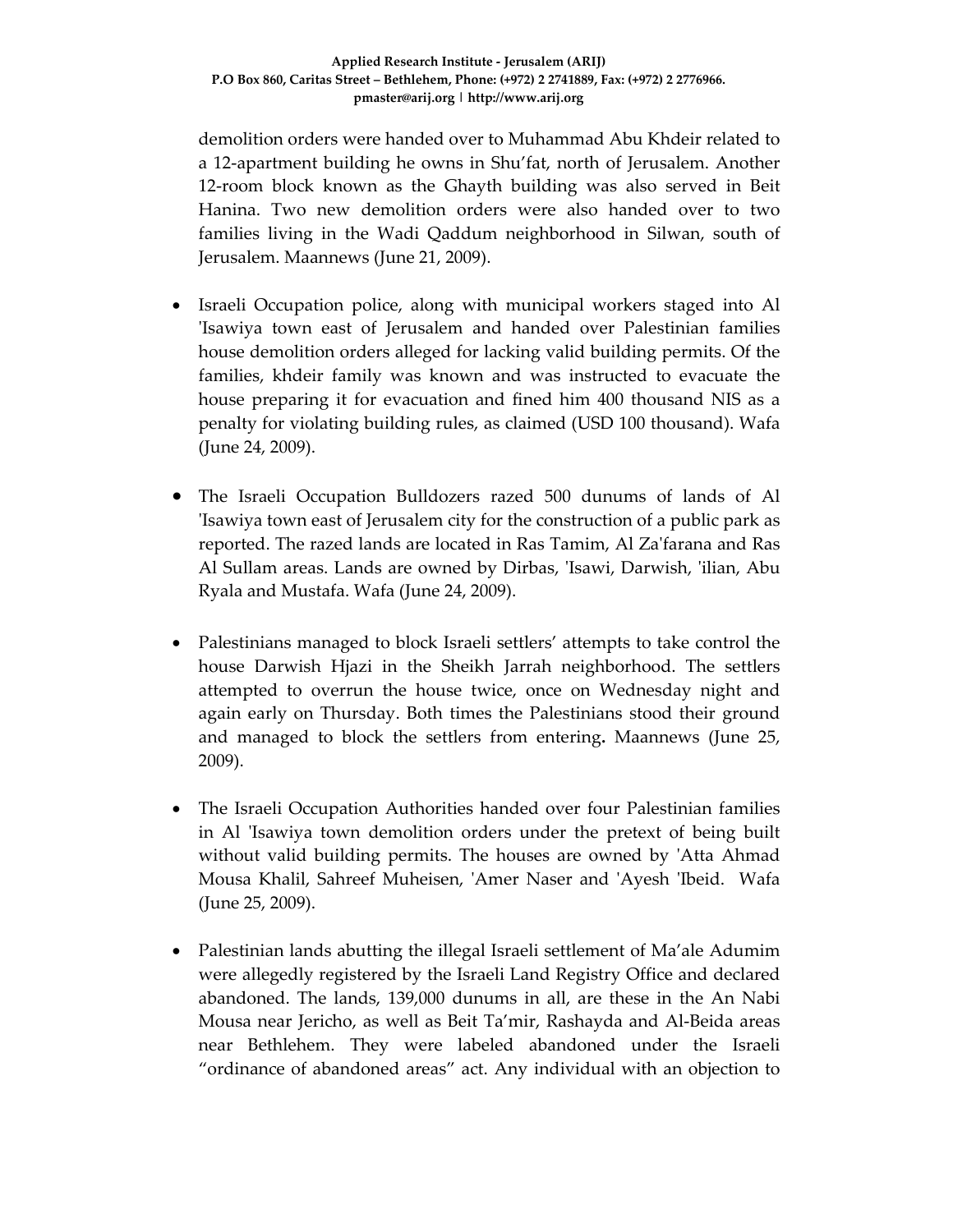the land registration must send an objection warrant to the Beil El District coordination office within 45 days. Al Quds (June 28, 2009).

- The Israeli Occupation Authorities staged into head of Jaba's village council, forced family members to leave the house and carried out an intensive house search which caused damages to the properties. Al Quds (June 28, 2009).
- Jerusalem Mayor Nir Barkat is set to announce a plan to freeze demolition orders on around 70 percent of unauthorized construction in the east of the city. The municipality would also negotiate compensation terms with families evicted from the remaining 30 percent**. Haaretz (June 29, 2009).**
- At least 500 homes leased by the church to Christian families in the Old City are under threat for self‐demolition orders by the Israeli Jerusalem municipality. According to a statement from the Jerusalem Inter-Church Centre, there are currently four suits underway where Christian families leasing church land or buildings are being told to tear down alleged renovations on their homes. Bassam Ayyash, who rents a 50 square meter apartment from the Greek Orthodox Church inside the Patriarchate's convent, received a demolition order claiming that this 50 square meter apartment is an expansion to his home. Most of the homes under threat are owned by the Greek Orthodox Patriarchate and the Catholic Franciscan Custody of the Holy Land. Maannews (June 29, 2009).
- Israeli Occupation bulldozers demolished the house of Khaled Abu Jum'a of At Tur neighborhood east of the old city of Jerusalem. The house is 150 square meters area and is inhabited by 15 family members. It is worth mentioning that the demolition came without any warning. Wafa (June 30, 2009).
- The Israeli Occupation Authorities handed over families of Al Ashqariyeh neighborhood in Beit Hanina town 11 house demolition orders under the pretext that there houses were built without valid building permit. The IO bulldozers also demolished a house owned by Yasin Mahmoud Yasin made of wood and Zinco and confiscated its belongingness in Al Marwaha neighborhood in Beit Hanina town. The house was inhabited by 5 family members Al Quds (June 30, 2009).

# **Hebron**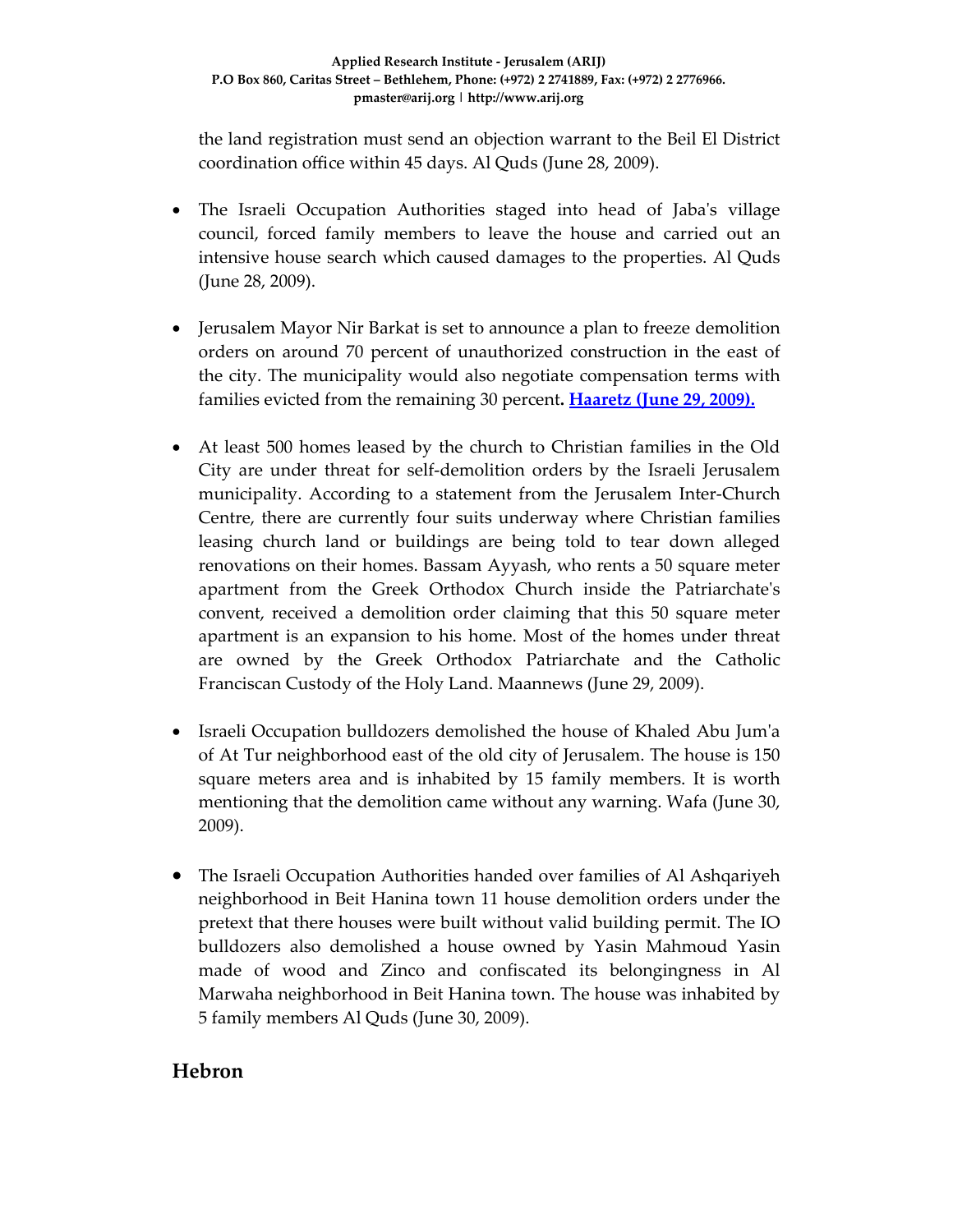- Israeli Occupation soldiers blocked firefighters from putting out a fire in the Abdel Khaleq Seder house, near the Israeli settlement of Ad‐Diboya in Hebron's Old City**.** Barred from entering the area, the firefighters were unable to contain the fire. Maannews (June 2, 2009).
- Israeli settlers from Etzion settlement set fire into a car that was parking at the southern entrance of the settlement and belongs to a Palestinian worker. Al Quds (June 5, 2009).
- A group of Israeli settlers aggressed on Lands of Safa village in Beit Ummer town north of Hebron city, burnt and cut a number of Olive trees and Grape vines in wadi Ar Reesh area owned by Muhammad Hussein Mufleh ʹAdi and ʹAyed Abdel Rahman Qawwash Khalil. Settlers also hindered peace activists and land owners from accessing their lands. Wafa (June 6, 2009).
- Israel's Defense Ministry plans to dole out 250,000 shekels (about 63,000 US dollars) to 50 Palestinians whose property was damaged by settlers in the southern West Bank city of Hebron in December. The compensation will cover damage caused by settlers following Israel's evacuation of the ʺHouse of Contentionʺ home in late 2008, when settlers went on a rampage through the Palestinian city in protest. Maannews (June 7, 2009).
- The Israeli Occupation forces closed down Halhul Bridge, the northern entrance of Hebron city. Wafa (June 7, 2009).
- The Israeli Occupation Forces declared Al Muhaya area located close to Susiya settlement east of Yatta town south of Hebron city a closed military area after settlers refused the Israeli Governmentʹs decision to evacuate two caravans and two tents of Givat Hadegel outpost that was erected to expand the aforementioned settlement. Israeli occupation forces also aggressed on Land owners form Al Halees and Al Makhamrah families. Wafa (June 7, 2009).
- Israeli bulldozers destroyed a pool and agricultural land owned by Citizen Mohammed Radi Sultan in Al Buweira area north east of Hebron city causing heavy damage to surrounding grape yards as a result of the ensuing flood. The pool was built at the cost of 10000 US dollars with a maximum capacity of 350 m<sup>3</sup>. It was used for irrigating the fields through water harvesting at winter time. On the same day, Israeli bulldozers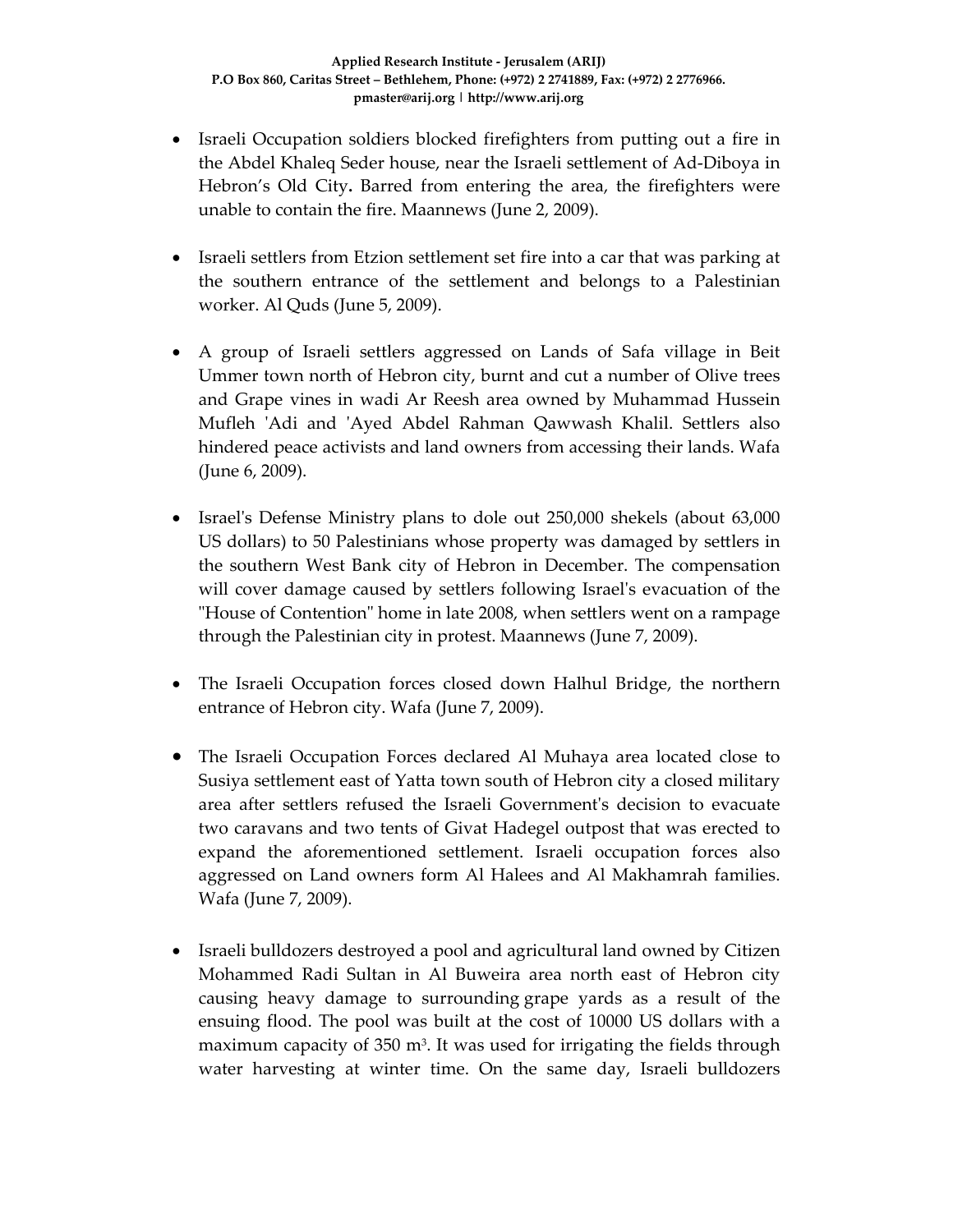uprooted a number of almond trees and destroyed wheat fields at the same area belonging to the family of Al Qaisi. Al Quds (June 8, 2009).

- The Israeli Occupation Bulldozers razed around 100 dunums of agricultural lands and 7 water pools and many plastic houses planted with vegetables and destroyed some agricultural equipments east of Hebron city in Al Baqʹa area located close to Kiryat Arbaʹ and Kharsina settlements. Among owners, the following were known: Abdel Wahab Faraj Jaber and Abdel Raheem Al Rajabi. Wafa (June 8, 2009).
- Israeli settlers of Beit 'Ayn staged into Safa Hamlet in Beit Ummer town north of Hebron city and mowed trees in Wadi Ar Reesh area owned by Fahd Abdullah Jaber, and burnt others in Al 'Irq area owned by Muhammad Hussein Mufleh and ʹAbed Abdel Rahman Qawwash Khalil. Al Quds (June 8, 2009).
- Israeli Occupation troops overran several areas in Hebron and raided a Al‐ Hashlamoun family home in the Wad Abu Katileh neighborhood. A second home raid saw the seizure of Zain Abdel Hafith Al‐Qudsi from his house in the Al-Jildah neighborhood. His home was searched and ransacked. Israeli occupation troops ransacked the home of recently released detainee Na'im Ismael Abu Turkey. His home is in the Old City of Hebron. Maannews (June 10, 2009).
- Israeli settlers of Kharsina (Ramat Mamre) set fire into vast areas of agricultural lands planted with Olive and Almond trees in Al Baqʹa area. The fire burnt tens of trees owned by ʹAbdeen and Jaber families. Palpress (June 10, 2009).
- A group of Israeli settlers from Beit 'Ayn settlement guarded by Israeli police forces attacked Palestinian farmers and Internationals while they were trying to access their lands in Abu Reish Valley located in the vicinity of Beit ʹAyn settlement north of Beit Ummer town. Wafa (June 13, 2009).
- The Israeli Occupation Forces staged into Bani Na'im village and stormed a number of Palestinian houses and carried out a thorough inspection. Among houses, the house of 'Ata Manasra was known. Wafa (June 14, 2009).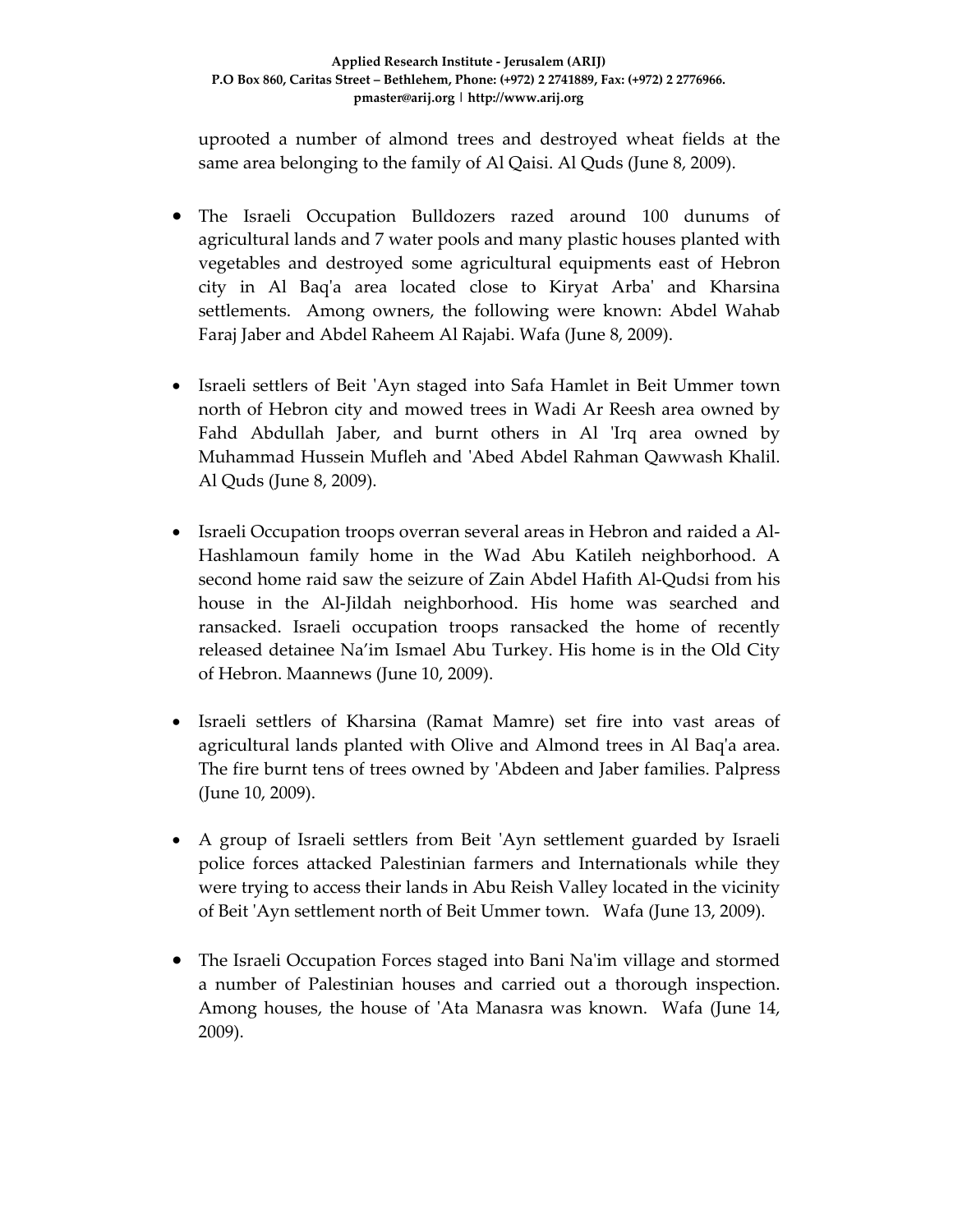- The Israeli Occupation forces detained cattle herders in Umm Al Khair area next to Karmi'el settlement east of Yatta town south of Hebron city and preventing them from herding their cattle. The IOF threatened cattle herders that they would confiscate their cattle if they ever step to the area again. The Israeli pretext was that the land is owned by Israeli settlers. Wafa (June 17, 2009).
- Israeli Settlers of Beit ʹAyn set fire to Palestinian agricultural fields in Beit Ummer town north of Hebron city. Fields are owned by Thalji family in Al ʹArq area in Kherbit Safa. The fire destroyed tens of Olive and Almonds seedlings. Wafa (June 19, 2009).
- Three Palestinians from a small hamlet near Yatta, south of Hebron, narrowly escaped death after Israeli settlers set fire to a tent while they were inside. Israeli settlers from the nearby Susia settlement, which sits on Palestinian land, set fire to a large tent used as a meeting hall for the small village. The tent belonged to Muhammad Nasr Nawaj'ah, and was about 50 square meters in size. Maannews (June 20, 2009).
- Israeli settlers of Beit 'Ayn settlement mowed more than 170 fruitful trees (grape trees, Olives and peach) in Beit Ummer town north of Hebron city and caused damages to agricultural fields. Maannews (June 22, 2009).
- Israeli Occupation authorities prevented Palestinian farmers from Khirbet Salama village south of Hebron from accessing fallow agricultural lands in an effort to annex the area to a nearby settlement. Khirbit Samala is 400 meters away from the Israeli settlement Nahal Negohot. Settlers and soldiers routinely attack farmers from the village, deterring many from farming areas abutting the settlement. Local land owners banded together and made an attempt to enter the fallow‐land to re‐plant crops and prune fruit trees, however Israeli soldiers denied the group entry into the area saying they had to seek permission from the Israeli Civil Administration before entering the area. Maannews (June 30, 2009).
- The Israeli Occupation Authorities hindered Palestinian farmers in Salamah Hamlet southwest of Hebron city from working in their lands and handed them over an order which states that working in the lands requires a permit. The targeted lands are 400 meters away from Negohot settlement. Maannews (June 30, 2009).

# **Jenin**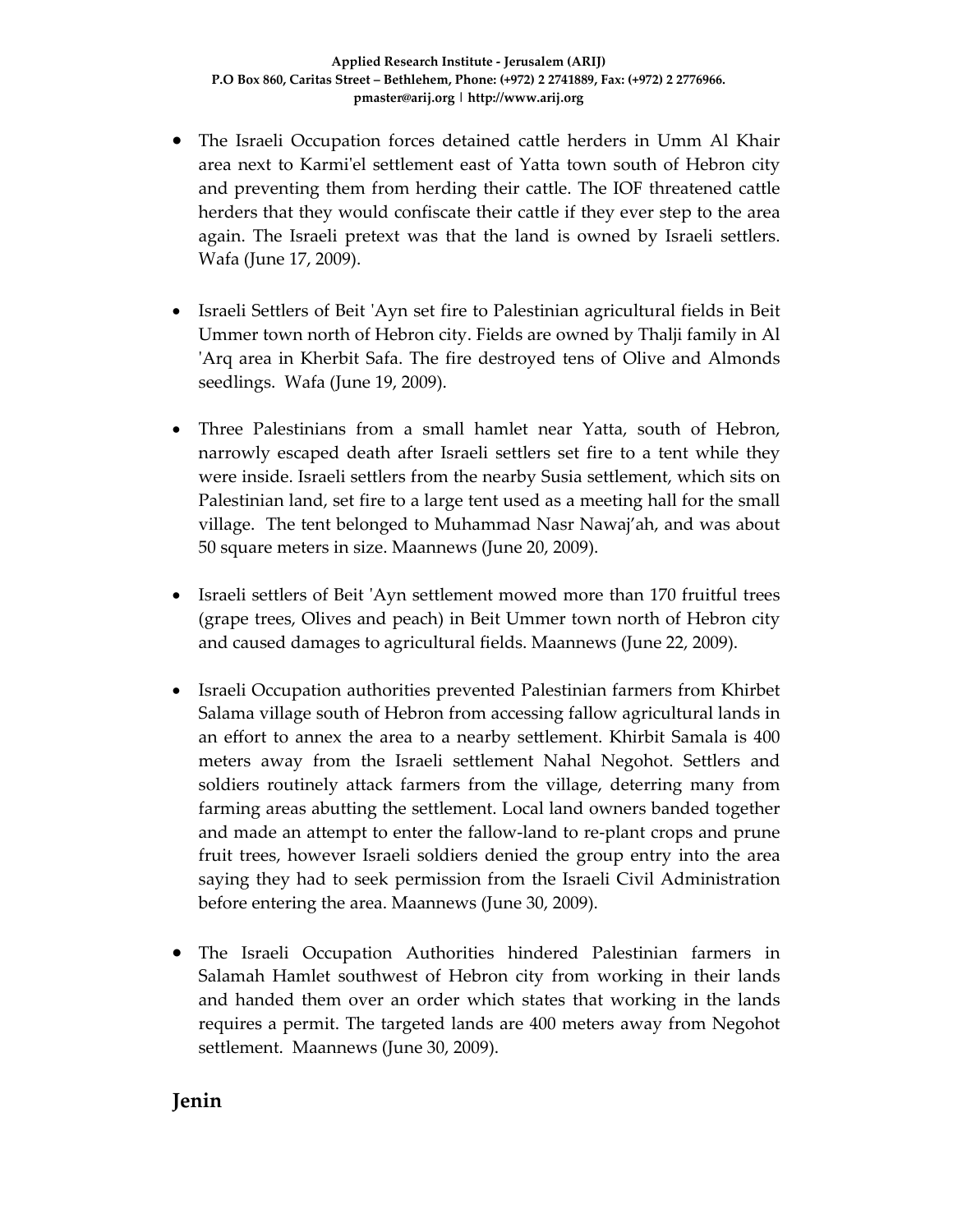- The Israeli Occupation Forces set up two military checkpoints east and south of Jenin north of the West Bank. The first checkpoint was erected near Haddad Resort; while the second checkpoint was erected in Muthalath Al Shuhada south of Jenin city. The IOF stopped Palestinian vehicles and carried out thorough inspection. Wafa (June 1, 2009).
- The Israeli Occupation forces set up a military checkpoint south of Jenin city north of the West Bank, between ʹArraba and Fahma villages and started inspecting people. Wafa (June 13, 2009).
- The Israeli Occupation Forces staged into T'innek village west of Jenin city and set up a military checkpoint between Rummana and Zabuba villages. The IOF also stormed the house of Shaʹban Zayud after surrounding his house and forcing dwellers to leave under the pretext that his son is ʺwantedʺ by the Israeli Authorities. Wafa (June 14, 2009).
- Israeli Occupation Forces set up a military checkpoint on Jenin-Nablus road way close to 'Ijja village south of Nablus city. The IOF stopped Palestinian citizens while on their way to their destinations and checked their IDʹs. Wafa (June 15, 2009).
- A group of Israeli settlers set fire to Palestinian fields planted with field crops (Wheat) in an area close to Al Lubban Ash Sharqiyah village, on Nablus-Ramallah roadway. Lands are owned by 'Issa Hussein 'Oweis, Muhammad Hussein 'Oweis, Faisal 'Issa Oweis, Rif'at Daraghmah and Muhammad Abdel Rahman ʹOweis. Wafa (June 15, 2009).
- Israeli warplanes airdropped soldiers into Jenin city. The airdrops began at 11pm and continued until Tuesday morning in an area between the town of Qabatiya and the village of Kfeir. Israeli soldiers also raided the village of Salilat Al‐Harthiyeh, roaming the streets and launching stun grenades. IOF also raided the village of Silah, west of Nablus. Maannews (June 16, 2009).
- Five Israeli patrols, accompanied by an Israeli intelligence unit overran a coffee shop and a number of stone workshops at the Ash‐Shuhada area of southern Jenin. Soldiers checked the identities of a number of workers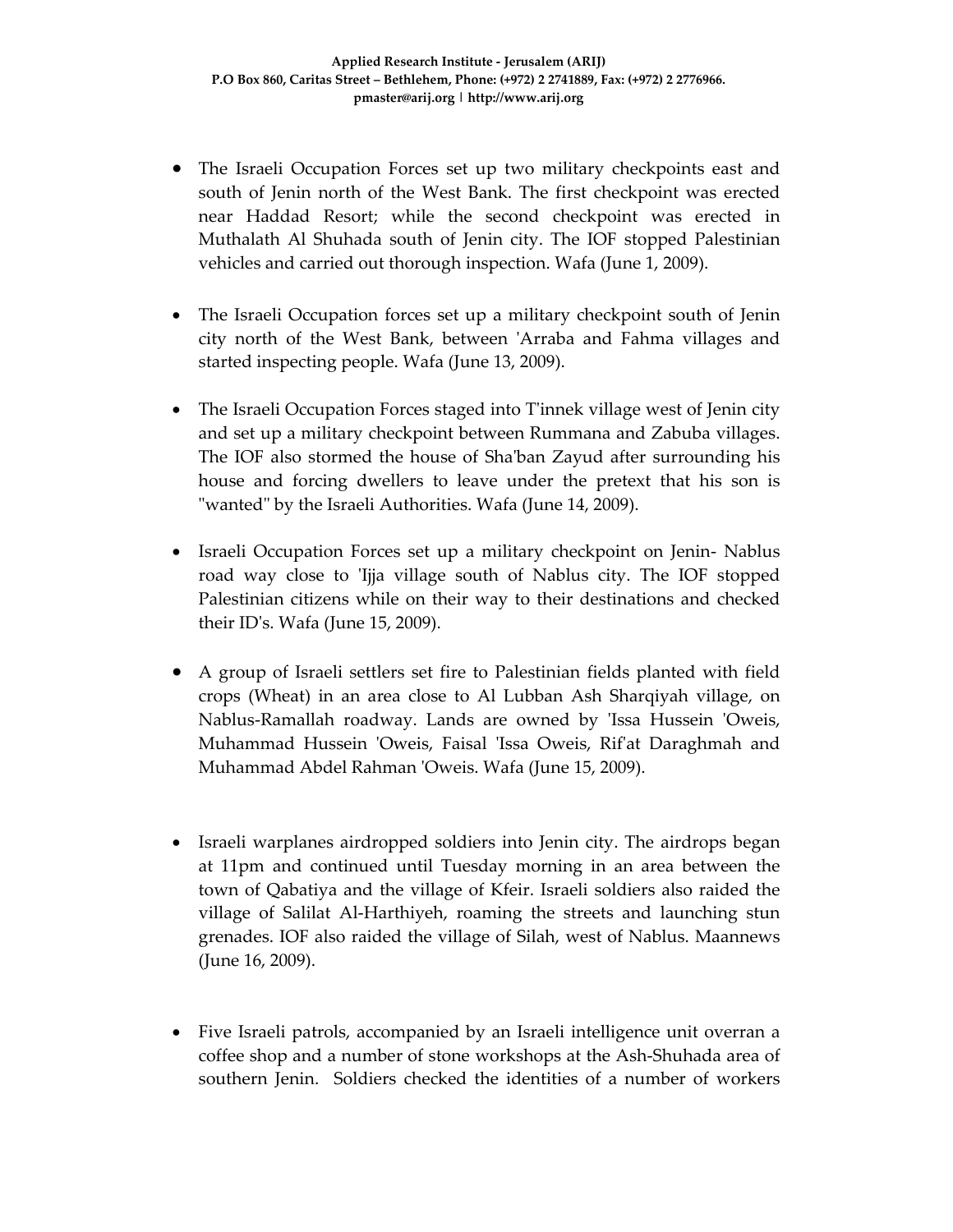and residents and erected a military checkpoint in Ash‐Shuhada but soon removed it. Maannews (June 22, 2009).

- The Israeli Occupation Forces set up a new checkpoint between Al Yamoun and Al ʹArqa villages in Jenin area. Wafa (June 23, 2009).
- Israeli Occupation Army set up a military checkpoint between Ya'bad and ʹArraba villages south of Jenin city north of the West Bank stopped Palestinian citizens and checked their ID cards. Wafa (June 27, 2009).
- Israeli soldiers poured dirt, stones and toxic chemicals in the only well in the hamlet of Khirbat Makehl near the village of Ya'bad in the northern West Bank**.** Three military jeeps entered the community overnight and sabotaged the well. The chemicals caused the water to change color and taste. The 80 cubic‐meter well is the only source of water for the village of 70 to 80 families. Maannews (June 28, 2009).

# **Ramallah**

- More than 20 Arab families have been given seven days to vacate homes built illegally on lots owned by Israelis in the northeast Jerusalem Arab village of Kafr Akab (near Kochav Yaakov). The orders were posted on the eve of the Shavuot holiday. The eviction will be carried out by security and repossession firms hired by the developers. INN (June 2, 2009).
- Israeli Settlers in the West Bank began constructing two new outposts in the Ramallah area just hours after Israeli security forces dismantled two structures in the Maoz Ester outpost. The new outposts were being built by members of the Land of Israel Faithful movement, who also arrived at Maoz Ester in order to rebuild it. The settlers erected entirely new Erez Farm and Panei Shilo outposts, near the settlements of Nahliel and Shilo, north of Ramallah. Ynetnews (June 3, 2009).
- Some 200 Israeli right-wing settlers held a Torah dedication ceremony at the illegal Maoz Ester outpost. The outpost was dismantled by security forces on Wednesday, but was rebuilt by settler teens later in the day. Ynetnews (June 4, 2009).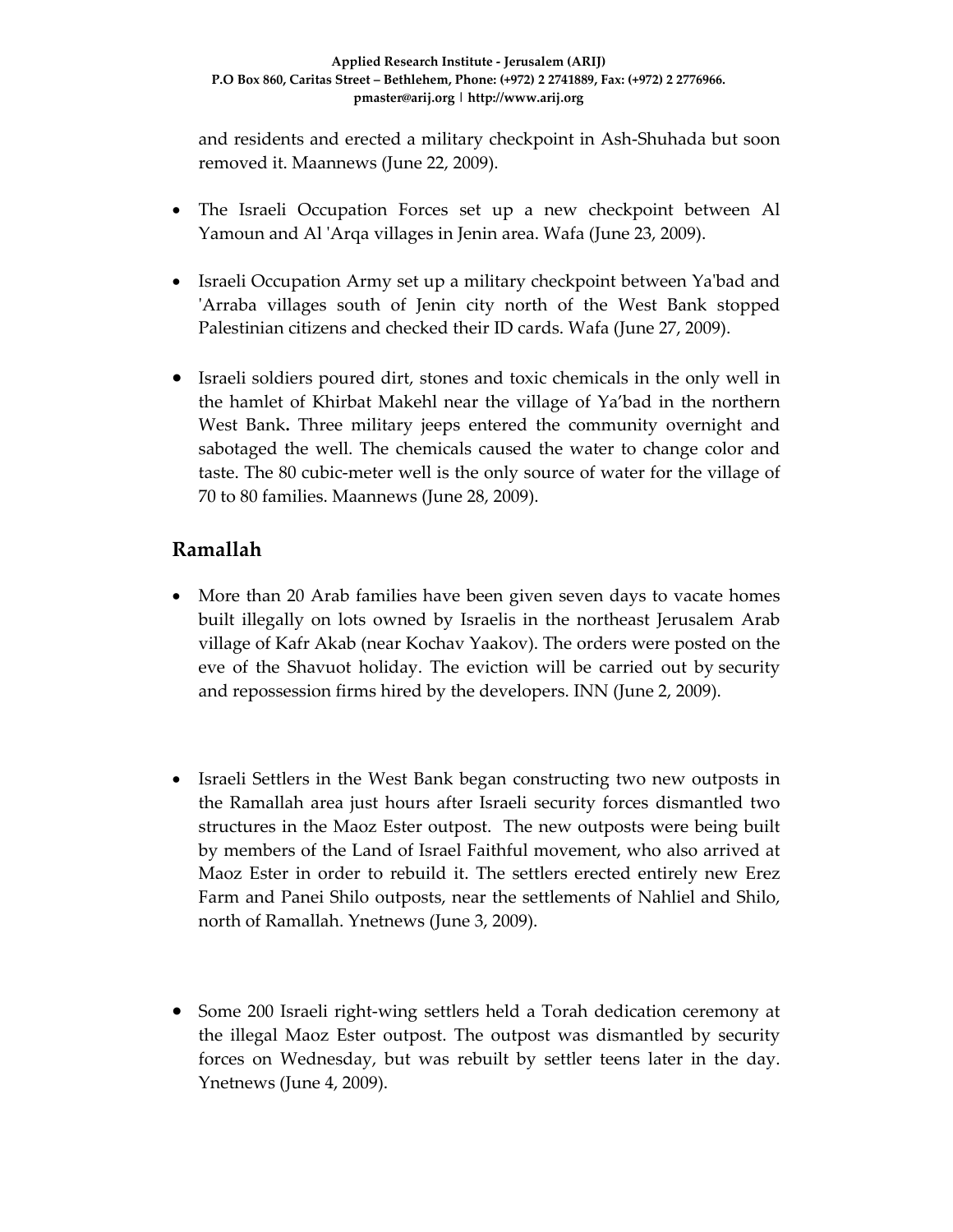- Israeli police forces knocked down the "Obama" civilian outpost, named for the U.S. president, Barack Obama, who has opposed Jewish construction in Israeli settlements in the West Bank. The start‐up neighborhood, also called Maʹoz Yonatan, is located a short distance away from Kochav Yaakov settlement. The Israeli police knocked down the two make-shift structures at the site. INN (June 15, 2009).
- Israeli Occupation forces re-erected the Atara checkpoint north of Ramallah in the central West Bank, which was removed earlier this month. Earlier in June, Israeli forces evacuated the checkpoint, but did not remove the cement blocks. Regardless, Palestinians were free to cross the checkpoint in both directions. Maannews (June 22, 2009).
- The Israeli Defense Minister Ehud Barak has recently authorized the Civil Administration to submit a plan for the construction of 300 housing units in the unauthorized outpost of Givat Habrecha, near the community of Talmon. The new construction is located around 13 kilometers east of the Green Line, on the "Palestinian" side of the separation barrier. The plan is a bid to whitewash the illegal construction of 60 housing units that have already been put up and to allow the construction of another 240 housing units, public buildings and roads. **Haaretz (June 23, 2009).**
- The Israeli Ministry of Interior ratified the construction of a railway route from Tel Aviv to Jerusalem, passing along the village of Beit Surik, and will confiscate 50 dunums of five Palestinian villages in the nearby. Wafa (June 24, 2009).
- Settlers of Hallmish settlement set fire to Al Hammam area lands in Deir Nitham village west of Ramallah city. More than 120 Olive trees that were planted in 15 dunums of lands of the village were burnt. Trees are owned by Samir Theib Tamimi, Jameel Abdel Qader Al Tamimi, Karam Mahmoud Tamimi and Yousif Nemer Tamimi. Maannews (June 24, 2009).
- Israel will build 50 new homes in an existing West Bank settlement as part of a wider plan to absorb residents slated to be evicted from the illegal outpost of Migron. The complete plan calls for the construction of 1,450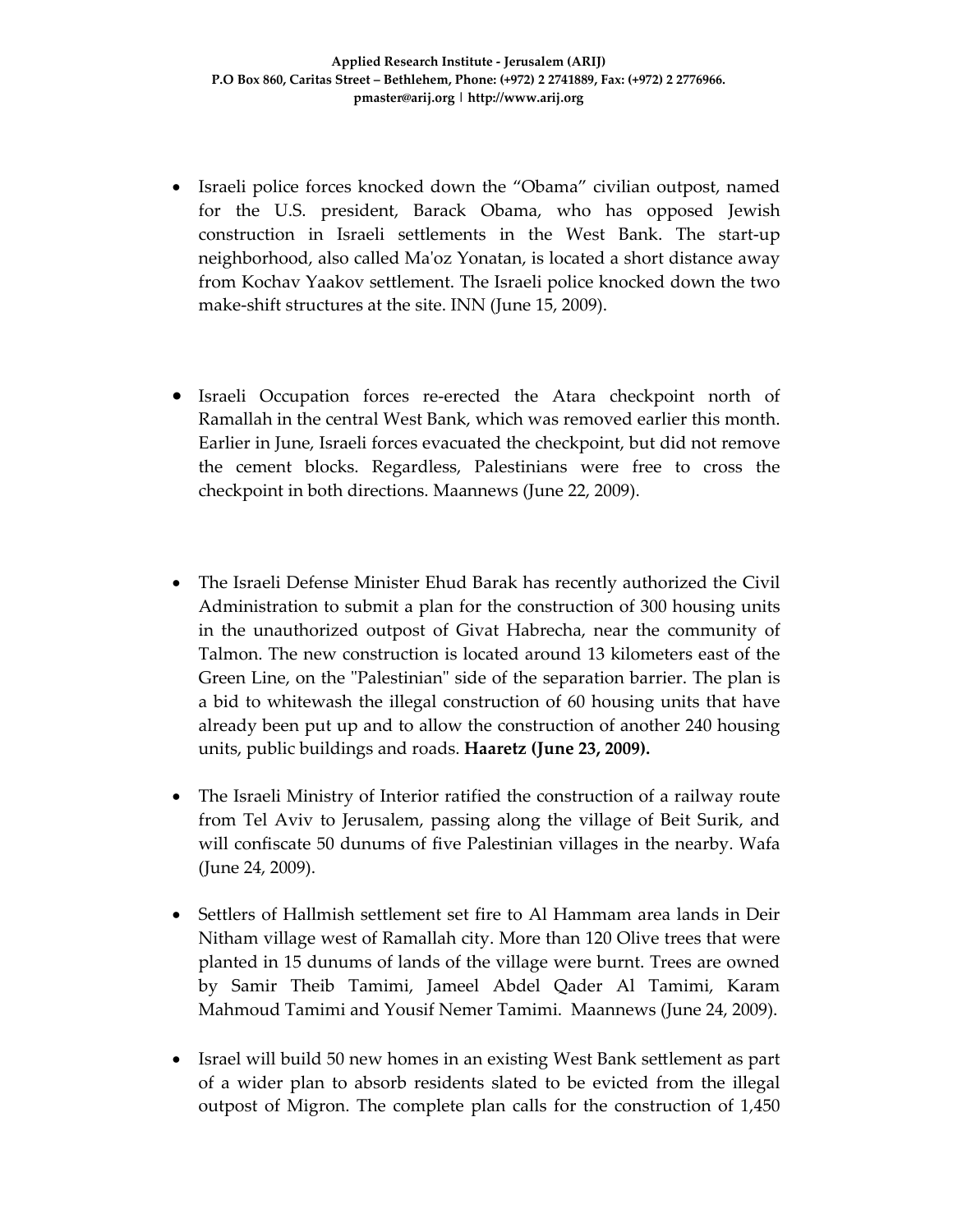homes in the settlement of Adam. 190 housing units will be built in the settlement of Adam in the first stage, in accordance with the plan, which was approved by the Defense Ministry in May. However, only 50 of the units can be erected without further approval from the ministry. This number does not include public buildings and roads. Haaretz (June 29, 2009).

# **Salfit**

- Resident Nasser Khader Eshtayeh, of the Wadi An-Najjar neighborhood of the town was attacked by a flock of wild pigs which were sent by Israeli settlers of Ariel and searched in the baskets looking for food and caused s state of fear among citizens. This was not the first time settler‐own boars have been reported in Salfit. On 25 May officials from the Palestinian Agricultural Trade Union reported that Boars damaged crops planted in the area. Maannews (June 4, 2009).
- A heard of wild pigs attacked the An-Nijarah area west of Salfit splintering dozens of apple and plum trees newly planted on the tilled earth. Farmers fear they will also lose their grape crops after the pigs trampled the vines. The attacks were the result of planned attacks by Israeli settlers who are using the wild pigs to prevent Palestinians from making use of their harvest and thus driving them off the land. Maannews (June 11, 2009).
- Dozens of Israeli military troops set up camp at the southern entrance of the illegal Ariel settlement in anticipation of the arrival of thousands of settlers who will pray at ancient shrines in the area. Soldiers set up road barriers and blocked all but local residents from using the roads near the settlement. Vehicles were also being detained and identity cards checked in an effort to provide "security for settlers." Maannews (June 12, 2009).
- Israeli settlers set up four more trailers to the illegal outpost Nofei Nahmeiʹ located 2 meters east of Ariel Settlement west of Salfit city. Al Quds (June 17, 2009).
- A herd of boars released by settlers in the northern West Bank attacked neighborhoods and farmland in Salfit. A field of grain near An Nijara area, owned by Faleh Jameel Omran, was destroyed in the incident in which boars attacked Ein Al‐Qabila, broke apple trees and devoured their fruit. Maannews (June 21, 2009).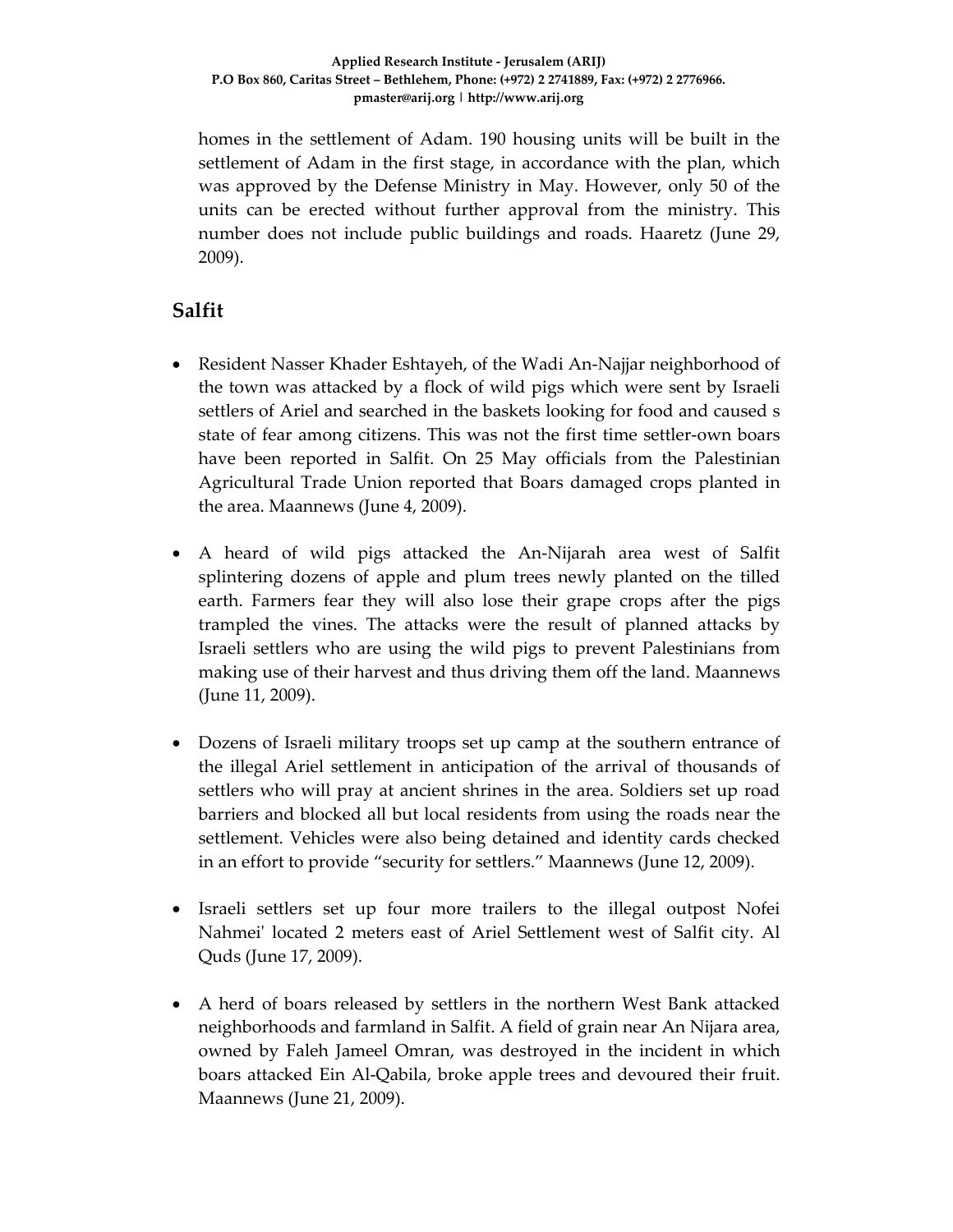• The Israeli Occupation Authorities handed over Deir Ballut village southwest of Salfit city 11 house demolition orders alleged for lacking valid building permits. The houses are owned by Khalil Mahmoud Ahmad ʹAbdullah, Ahmad Muhammad Ahmad Dar Mousa, Idris Jubara ʹAbdullah, Amnah Theib Salem Kheir, Zayed ʹAli ʹabdel Halin ʹAbdullah, ʹAbd ʹOdeh ʹAbdullah, Saleh Hussein Saleh, Najeh Daoud ʹAbdullah, Mufeed Mahfouz Salem Abu Kheir, 'Abdullah Mahmoud Muhammad Abu Kheir **,** Hatem ʹAbdullah Mahmoud Abu Kheir, and Suleiman ʹAbdel Hamid ʹAbdullah. Maannews (June 28, 2009).

### **Tubas**

- Israel's Occupation army handed out demolition orders to 33 houses owned by Palestinians in the northern West Bank. The notices also announced the immediate demolition of five houses in the village of Tammoun, in Tubas. The Israeli authorities handed the citizens these warnings after storming a number of houses in the areas of Khirbat Atuf, Al‐Bki'a and Al‐Hadidiyah near Tammoun. 33 Palestinian families (around 200 people) will be affected by the Demolition orders, they are: Abdel Rahim Hasan Bisharat, Saleh Yousif Bisharat, Omar ʹAref Bisharat, Ahmad Abdullah Bani Odeh, Najeh Odeh Kaʹabneh, Salem ʹAli Kaʹabneh, Ibrahim Issa Abu Karsh, Ghayath Abdel Muhdi Salmeen, Suleiman Freij Abu Lekbash, Ismaʹil Freij Abu Lekbash, Abdullah Hafez Bani ʹOdeh, Mahyoub Muhammad Al ʹAmer, ʹAli Muhammad Bisharat, Waleed Suleiman Abu Lekbash, Hasan Salem Musa, ʹAli ʹOdeh Kaʹabneh, Khader ʹIzzat bani ʹOdeh, Muhammad Khader Bano ʹOdeh, ʹIzzat Yousif Bani ʹOdeh, Ayman ʹIzzat Bani Odeh, ʹAli Izzat Bani ʹOdeh, Jamal Khader Bani ʹOdeh, Salah Abdullah Bisharat, Abdullah Hussein Bisharat, Jameel Suleiman Bani ʹOdeh, Lutfi Saʹed Bani ʹOdeh, Muhammad Fahd Bani 'Odeh, 'Inad Hasan Bani 'Odeh, Hasan Abdullah Bani 'Odeh, Mustafa Bani 'Odeh, Iyad Mustafa Bani 'Odeh, Jameel Khader Bani 'Odeh, 'Ali Khader Bano Odeh. Maannews & Wafa (June 1, 2009).
- 20 Israeli military jeeps, a bulldozer and a container arrived at the Bedouin community of Ras Al‐Ahmar in Tubas Governorate north of the West Bank at 7:3 and began destroying homes. 18 homes and animal pens were reportedly destroyed and 130 people displaced. The residents of the community evacuated the area on Tuesday, setting up makeshift camps nearby, after demolition orders were issued. Israeli bulldozers also razed a large area of Palestinian‐owned farmland in the same area. The three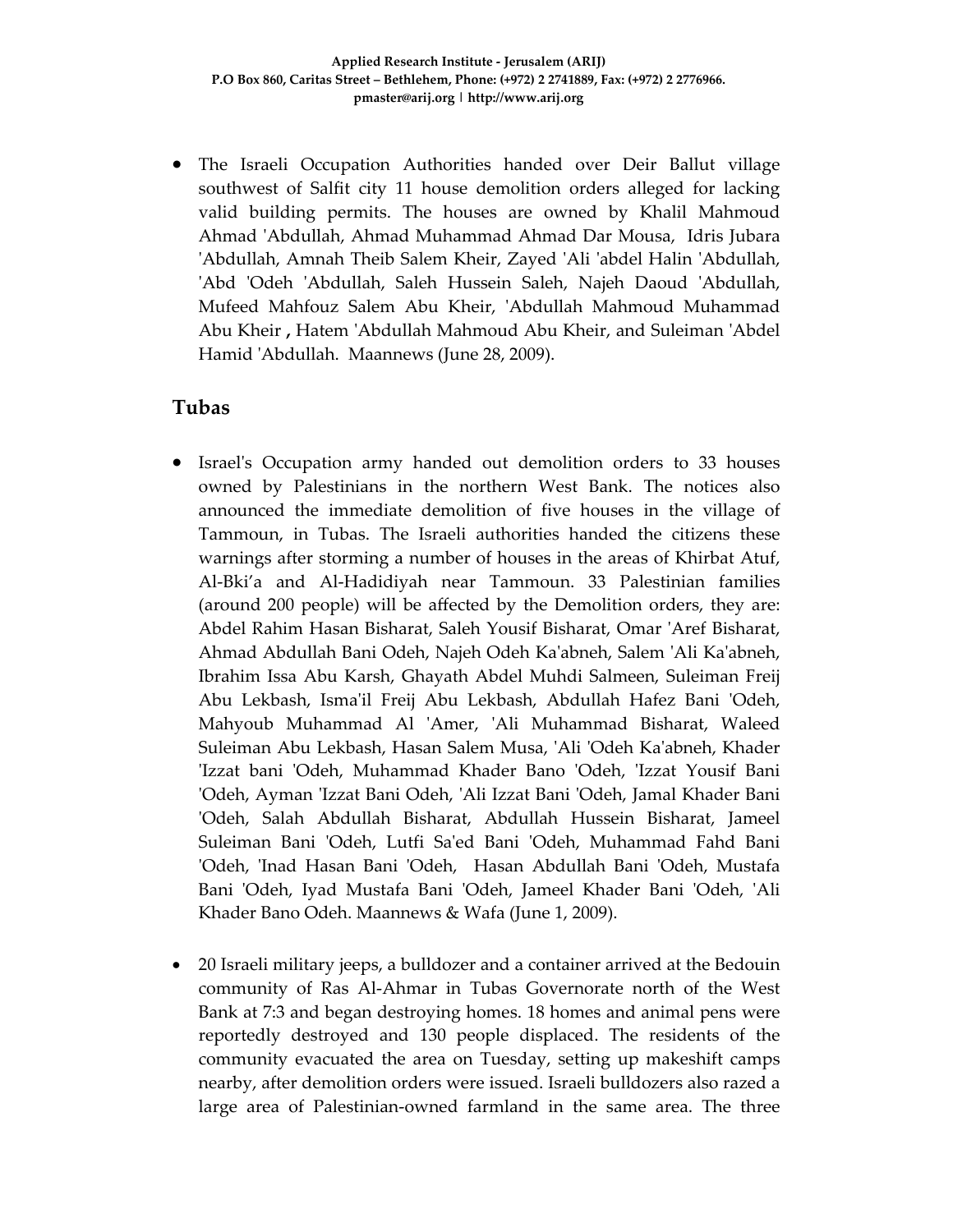Israeli bulldozers demolished farm sheds, water pipes and other structures on orders from the army. Maannews (June 4, 2009).

- Israeli Occupation bulldozers demolished 20 animal barns and 4 residential shacks owned by Palestinian residents of Ein Al‐Hilwa neighborhood in the Jordan Valley. Maannews (June 17, 2009).
- The Israeli Occupation Army informed 35 Palestinian families living in tents and barracks in Al Maleh and Al Mayta in the northern valley to evacuate their houses from 8 pm to 6 pm to carry out military maneuvers. Al Quds (June 29, 2009).

# **Jericho**

- The Israeli Occupation Forces removed the checkpoint at Jericho's southern entrance and erected a tent about 50 meters away from the aforementioned checkpoint to be used as a temporary checkpoint by Israeli soldiers. Al Quds (June 13, 2009).
- The Israel Forces has removed a major checkpoint on the road into Jericho city, locally known as the DCO checkpoint. Al Quds (June 18, 2009).

# **Tulkarem**

- Israeli Occupation forces closed the Enav military checkpoint east of the city of Tulkarem, banning movement of the Palestinians residents for a whole day, planning to reopen the checkpoint on Thursday morning. The Israeli Occupation forces began enlarging the checkpoint, adding glass huts and new paths for pedestrians and cars. This enlargement means they have to confiscate surrounding agricultural lands owned by Palestinians. Maannews (June 3, 2009)**.**
- Israeli Occupation forces swept the Tulkarem area of the northern West Bank. The military operation extended to Iktaba, Nur Shams Refugee Camp, Shweika, Bal'a, and Tulkarem's city center. During the raids a number of Palestinian residents were summoned for interrogation by the Israeli intelligence services. Israeli forces also searched a mosque and raided several shops. Israeli soldiers searched a hardware store owned by Husam Fouda, and summoned Muhammad Mahmoud Masharka from Nur Shams Camp for interrogation. In the village of Bala'a, Israeli soldiers raided Al‐Khader mosque, searching the ground. The troops also raided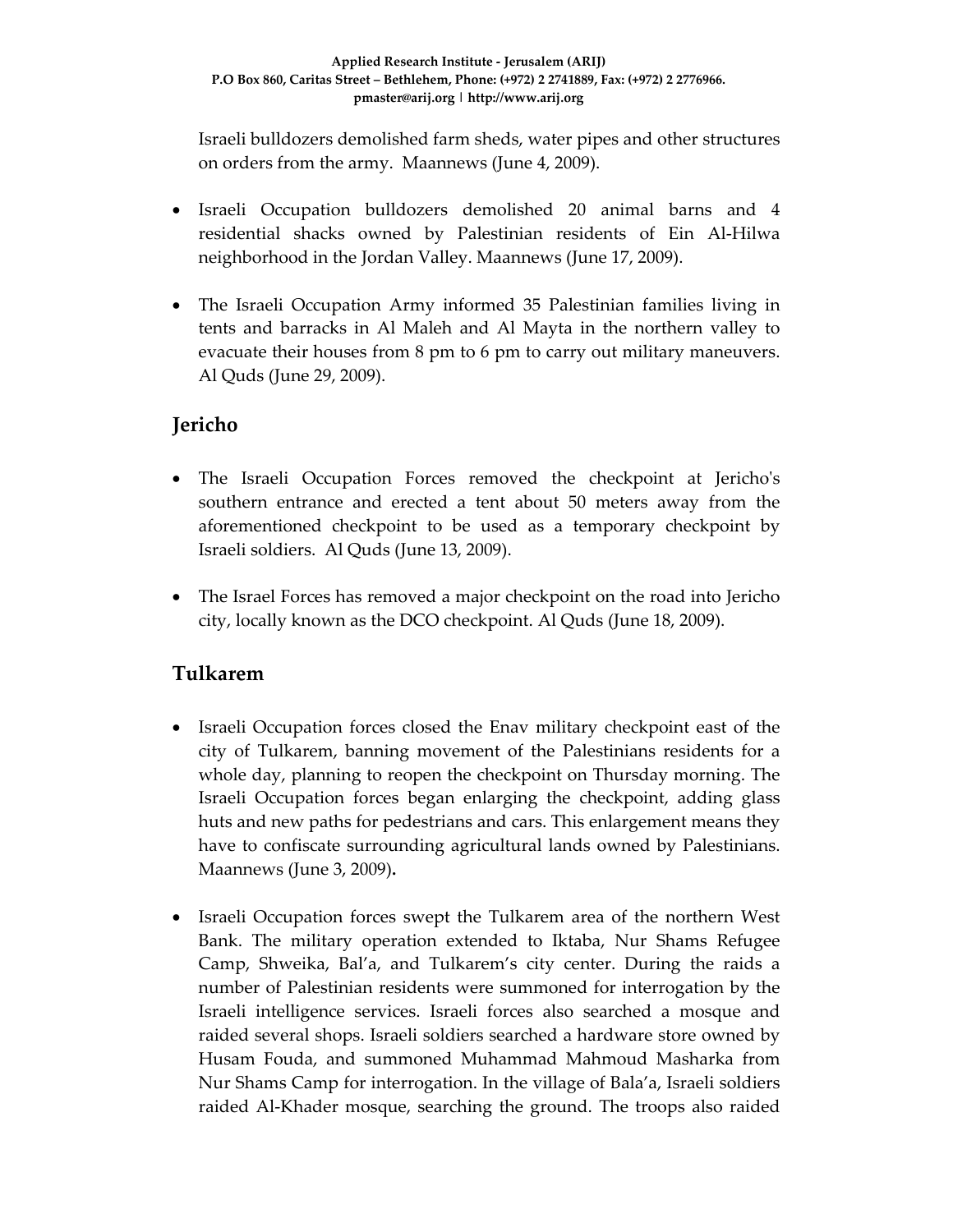several houses, including those belonging to Amar Wasef and Ra'fat Shahror, who were both summoned for interrogation. Maannews (June 14, 2009).

- A West Bank checkpoint managed by a private security company is not allowing Palestinians to pass through with large water bottles and some food items**.** The checkpoint, Shaʹar Efraim, is south of Tul Karm, and is managed for the Defense Ministry by the private security company Modi'in Ezrahi. The company stops Palestinian workers from passing through the checkpoint with the following items: Large bottles of frozen water, large bottles of soft drinks, home‐cooked food, coffee, tea and the spice zaatar. The security company also dictates the quantity of items allowed: Five pitas, one container of hummus and canned tuna, one small bottle or can of beverage, one or two slices of cheese, a few spoonfuls of sugar, and 5 to 10 olives. Workers are also not allowed to carry cooking utensils and work tools. **Haaretz** (June 29, 2009).
- More than 50 Israeli settlers attacked two farmers and erected a tent on Palestinian farmland in the Ras Al‐Masid area in the village of Kfar Al‐ Labad east of Tulkarem. The three dozen settlers descend on the lands, owned by Ibrahim Kayid, expressed horror as the group erected a tent and place an Israeli flag over top. Residents are unsure whether the new tent will be declared a new outpost to the nearby Enav settlement. Similar cases in Hebron where Israelis erected small tents and clapboard structures were declared closed military zones and were henceforth off limits for Palestinians and even the owners of the land. Maannews (June 26, 2009).

# **Qalqilyah**

- A group of Israeli settlers attacked A Mosque in An Nabi Elias in Qalqilyah city and carried out some racist actions. Wafa (June 2, 2009).
- Israeli Occupation forces removed the southern Jal'ud checkpoint in Qalqilyah governorate following an announcement the day before. Israeli soldiers took away cement blocks at the checkpoint while other blocks are still at the eastern checkpoint of the governorate, known as "DCO checkpoint," which soldiers abandoned earlier. Maannews (June 8, 2009)**.**
- Israeli Occupation authorities notified farmers in the village of 'Azzun 'Atma that their agricultural infrastructure will be destroyed. 'Azzun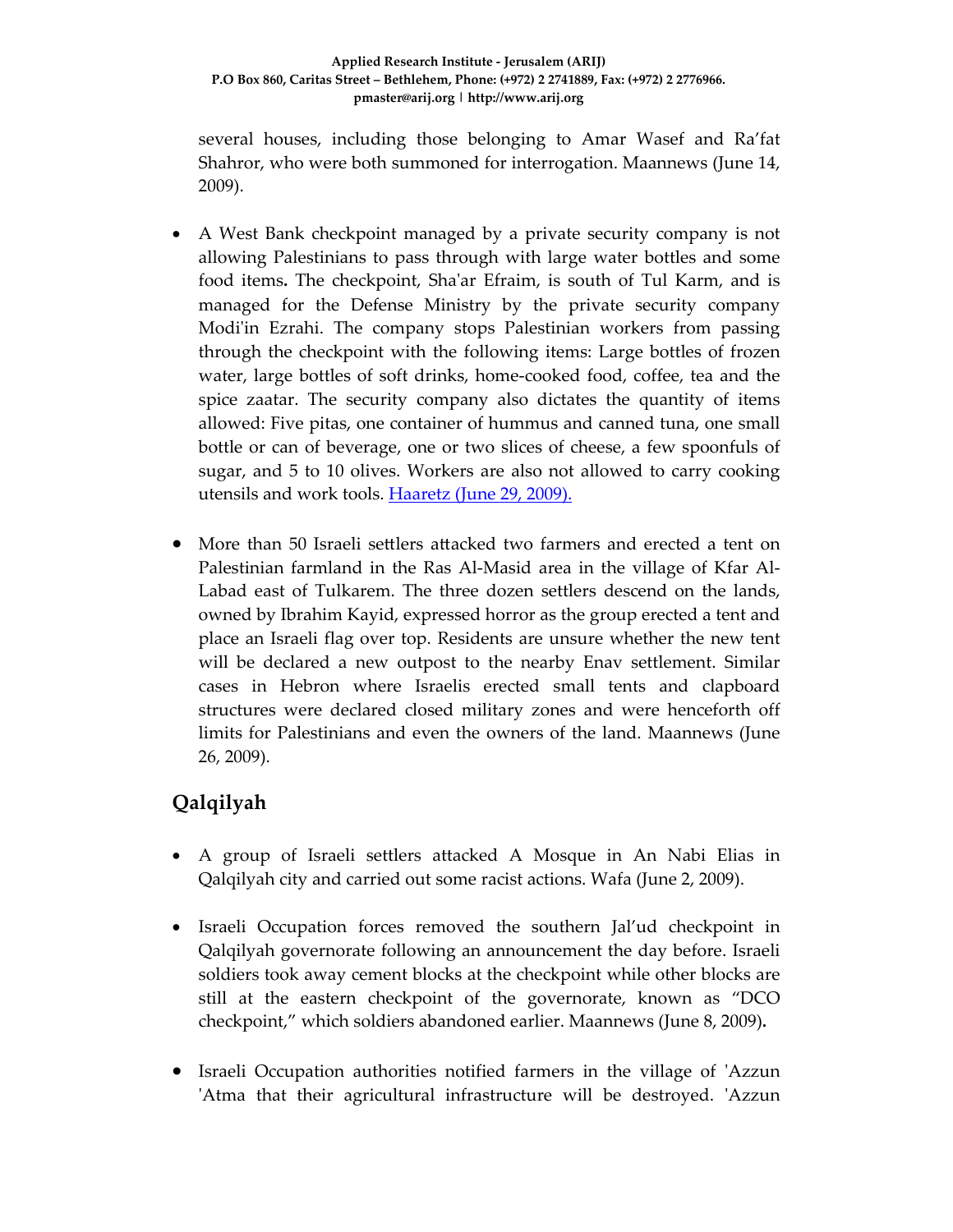Atma, near Qalqilyah, is a small community cut off from the rest of the West Bank by Israel's separation wall and wedged between two Israeli settlements. The villager's only access to the outside world is through a military checkpoint. The demolition orders condemn stables, barns, and water tanks which were provided by the Agriculture Institutions Union four years ago. Palestinian farmers working on the land in question are subject to frequent attacks by the Israeli army. Maannews (June 21, 2009).

# **Nablus**

- Israeli settlers assaulted Palestinians, injuring six of them, at the Kedumim crossroads between the cities of Nablus and Qalqilyah, in the northern West Bank. The attacks were the first incident in a day of violence which the settlers say is a response to the Israeli government's dismantling of unsanctioned settler "outposts." Maannews (June 1, 2009**).**
- Israeli settlers of Havat Gil'ad set fire to Palestinian-owned fields of wheat, barley, and olive trees in the northern West Bank villages of Burin, Madama, Asira, Surra, Jit and Tell south of Nablus city. Palestinian firefighters faced difficulties accessing the areas on fire because settlers attacked them. The most serious fire was reported to be in the Jabal Salman area between Burin, Tell, and Asira. The fire burned large numbers of olive trees, around 1500 Olive Trees, and quantities of wheat, and barley planted in almost 1000 dunums of lands. Settlers also obstructed fire fighters who attempted to extinguish the fire. The settlers' attacks are in protest against the Israeli government's decision to evacuate an illegal settlement outpost in the area called Nahlat Yousei near the Israeli settlement of Elon Moreh where three trailers were evacuated from the outpost. Maannews (June 1, 2009).
- Israeli forces destroyed two unoccupied caravans (small mobile homes without wheels) in the Nahalat Yosef outpost near Elon Moreh in Samaria. A third caravan was moved into the Elon Moreh community. Land of Israel activists blocked the Highway 1 entrance to Jerusalem as part of an ongoing struggle to prevent the forced eviction of unauthorized outposts. The activists were protesting the destruction of Nahalat Yosef, near Elon Moreh. Settlers also Jewish youth responded to the planned demolitions and the previous expulsions by throwing rocks at Arabs on Highway 55, several miles east of Kfar Saba, possibly as a tactic to divert security forces**.** INN (June 1, 2009).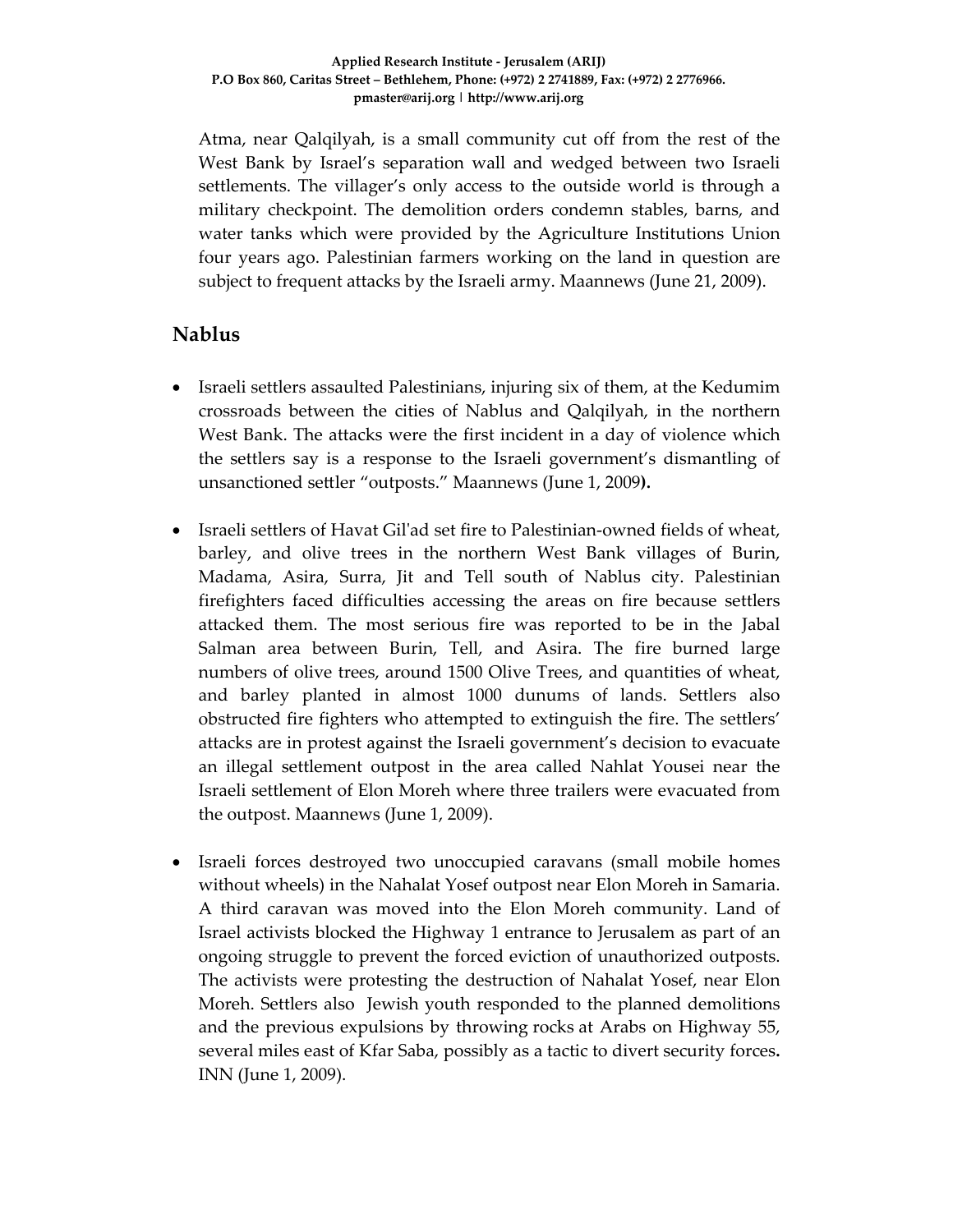- Israeli settlers set fire to more than 50 dunums (50,000 square meters) of Palestinian‐owned farmland south of the West Bank city of Nablus. The settlers lit the fires in the Hariq area near the village of Sarra. The fire destroyed more than 50 dunums planted with fruitful olive trees. The arson comes a day after settlers set fire to large swaths of Palestinian land in the Nablus area, blocked roads, threw stones and assaulted Palestinian commuters, putting six men in the hospital with serious injuries. Those attacks torched 1350 olive trees in the villages of Asira Al‐Qibliya, Tell, Huwwara, Habet and Burin, in addition to 280 dunums of wheat and barley. Maannews (June 3, 2009).
- Israeli settlers threw stones, blocked roads, and set fire to Palestinian farmland in the fourth straight day of violence they say is in reaction to their governmentʹs decision to dismantle a handful of unauthorized outposts. Settlers also returned to the sites of two outposts that were earlier dismantled, Maoz Esther and Ramat Migron, and erected two new outposts close by. Maannews (June 4, 2009).
- The Israeli government is considering completely removing the Asira Ash-Shamaliya military checkpoint north of the West Bank city of Nablus. Israel informed the Palestinian Authority that this measure would be taken as a part of an overall easing of restrictions around Nablus. The Israeli military also stated that it would open the checkpoint, known as Checkpoint 17, to 24‐hour a day traffic. Maannews (June 4, 2009).
- Israel has officially informed the Palestinian side that some military checkpoints surrounding Nablus in the northern West Bank would be open 24 hours a day starting on Saturday. Huwwara, Shavi Shomron, and At‐Tneib checkpoints will be open 24 hours for pedestrians, while they will open from midnight to 5am for vehicles. Meanwhile, Awarta checkpoint will be open until midnight, and Beit Furik checkpoint will be open till 11pm. "The 17 checkpoint north of Nablus will be completely removed within a few days, according to information from the Israeli liaison department. Maannews (June 6, 2009).
- The Israeli Occupation forces hindered Israeli settlers from building on a piece of land close to Beit Arye settlement east of Ras Al ʹEin area alleging that the building plans of the Israeli settlers in that piece of land threaten the path of the Wall. Al Quds (June 7, 2009).
- Five Israeli settlers of Yetzhar settlement set fire into 20 dunums of lands of ʹAwarta village planted with Olive trees. Wafa (June 8, 2009).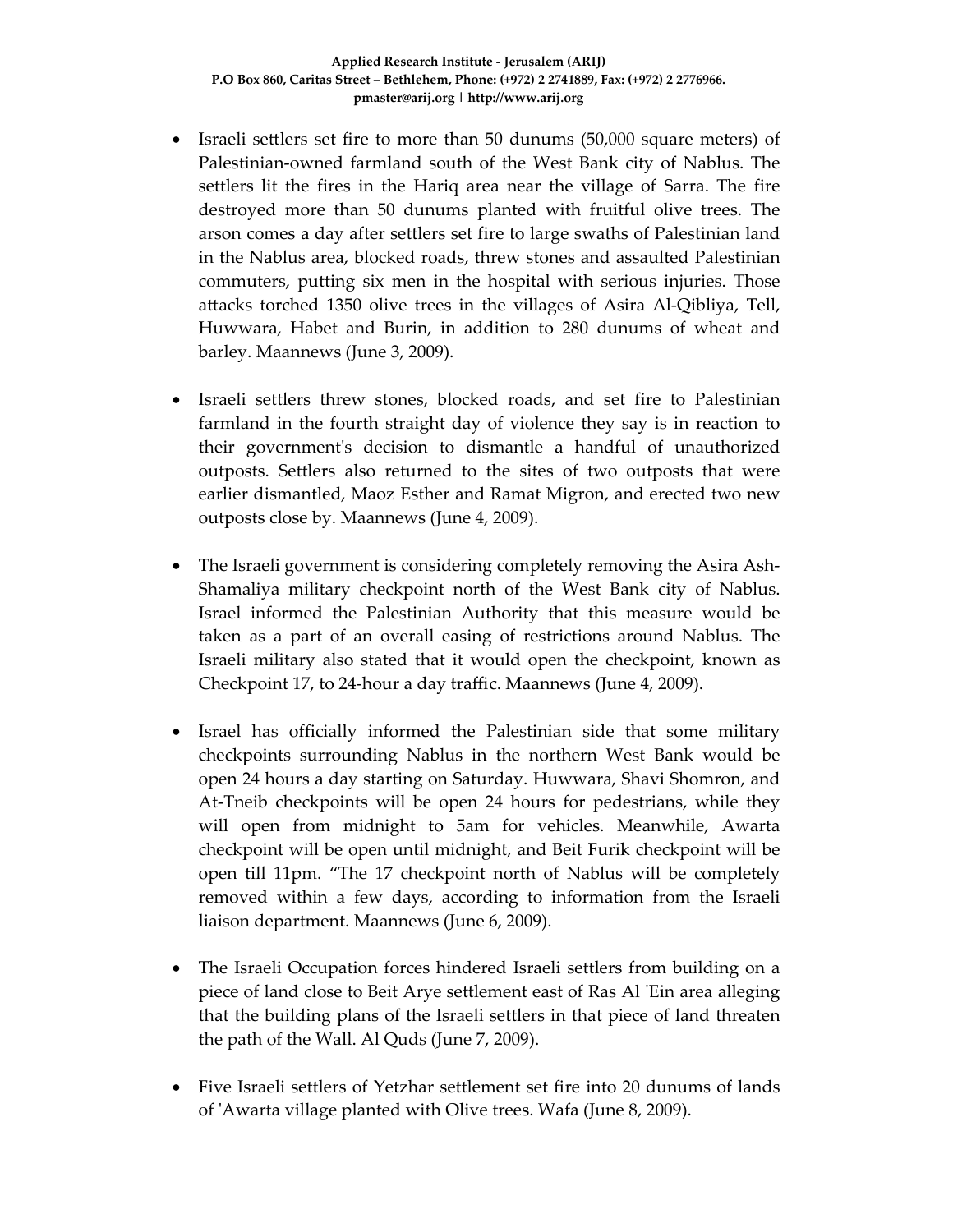- A group of Israeli settlers set up tents on the outskirts of Yanun village east of Nablus city. Wafa (June 9, 2009).
- A group of Israeli settlers set fire into 8 dunums of lands between Aqraba and Yanun village east of Nablus city. Palpress (June 10, 2009).
- More than 20 Israeli extremist settlers attacked Palestinian houses in Jit village west of Nablus city. Wafa (June 14, 2009).
- Israeli Occupation Authorities issued an order to demolish the house of Salim Bani Jaber in 'Aqraba village southeast of Nablus city. The house will be demolished within 45 hours time. Wafa (June 15, 2009).
- Israeli Occupation forces completely closed the main road joining the villages of Osarin and Aqraba with Al‐Majdal and Qabalan near Israeli Magdalen settlement south of Nablus city with piles of earth and stones, preventing all traffic from entering or exiting the area. Maannews (JJune 17, 2009).
- The Israeli Occupation Forces stormed Al Zaine residential building in Al Sikka road west of Nablus city, forced dwellers to leave the building and carried out a thorough inspection. Wafa (June 17, 2009).
- Israeli Occupation authorities notified citizen Khadija Abdel‐Qader Aweis from Al‐Lubban Ash‐Sharqiya village south of Nablus that they intend to demolish her four‐bedroom home due to its proximity to several Israeli settlements, Israel is stepping up attacks on residents by issuing demolition orders to homes near settlements, particularly near Ma'ale Levona and Eli. Maannews (June 21, 2009).
- The Israeli Occupation Forces staged into 'Awarta village south of Nablus city and completely broke the properties of three Palestinian houses. The houses are owned by Saʹd Saleem ʹAwwad, Abdel Qader Ahmad Ibrahim and Mahmoud Jaber Darawshah. Maannews (June 23, 2009).
- Settlers of Yitzhar settlement attacked for the third time on row two workshops in Al Sahel area in Nablus city owned by Ibrahim 'Eid and 'Abdel Karim 'Eid, messed up with contents and destroyed water wells and other properties. Maannews (June 24, 2009).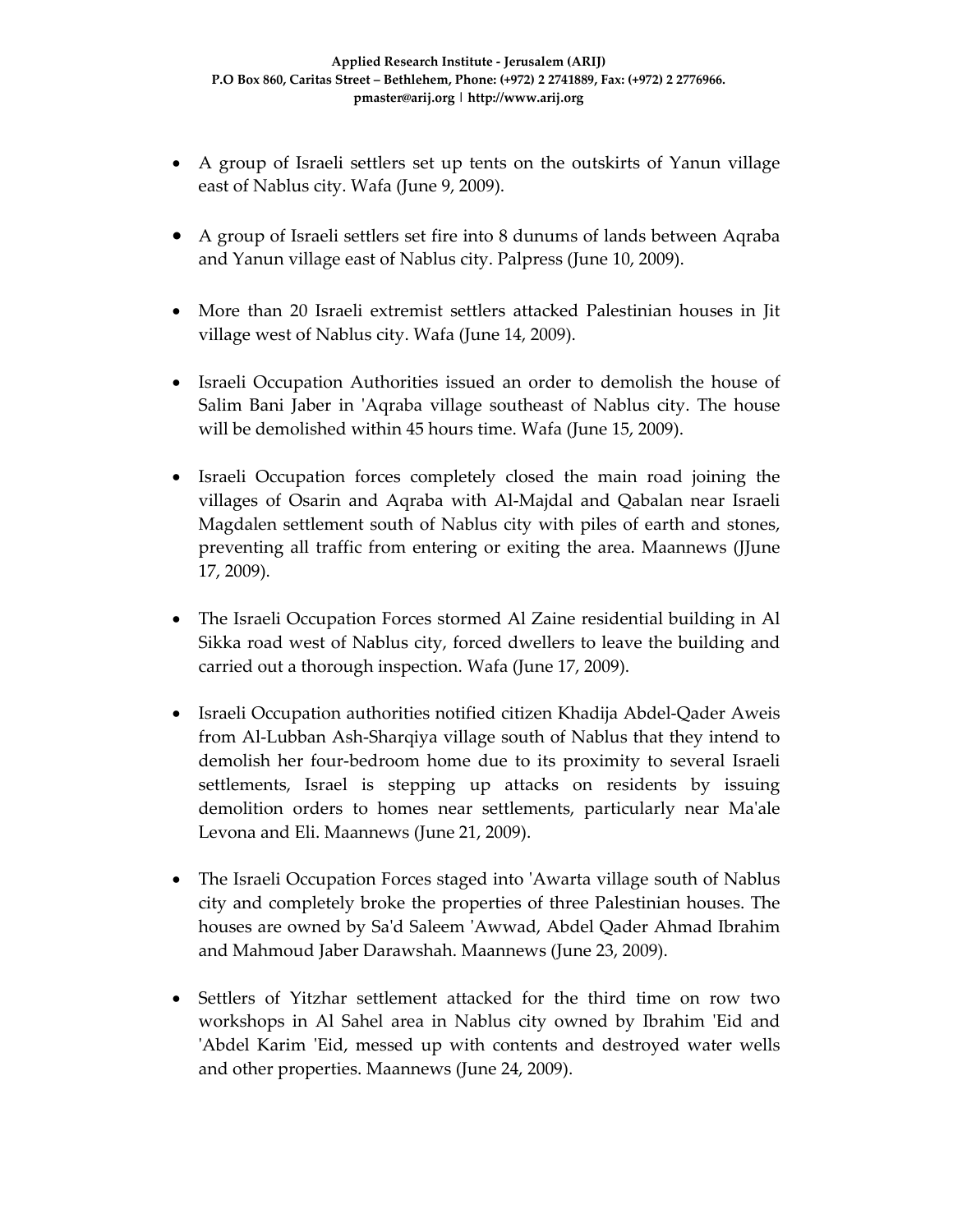- Some wild boars released from Itamar and Alon Moreh settlements attacked agricultural fields in Harat Al Mazraʹa area north of ʹAwarta village east of Nablus city and destroyed field crops (Wheat and beans) planted on more than 10 dunums of lands. Wafa (June 28, 2009).
- Israeli settlers of Yetzhar set fire to agricultural lands planted with Olive Trees located near the settlement west of Nablus city. Wafa (June 29, 2009).
- Dozens of settlers from Yitzhar settlement rioted in the nearby Palestinian village Asira al‐Qabaliya. During the riots Palestinian homes owned by Jamal Yousif Saleh, Muhammad Mahmoud Daoud and his brother Ahmad Daoud were raided, property was damaged and one villager was injured from settler gunfire. Settlers also set fire to agricultural lands planted with Wheta and Barley in the village. Israeli Settlers from the Gilad Farm outpost also attacked a number of Palestinians from the village of Faraʹata. Ynetnews (June 29, 2009).
- Wild boars released from the settlement of Itamar destroyed agricultural lands planted with field crops, Onion and Corn in 'Awarta village southeast of Nablus city. Al Quds (June 30, 2009).
- Dozens of Israeli settlers attacked several Palestinian homes in Asira Al‐ Qibliya and Far'ata villages southwest of Nablus near Israeli settlement of Yitzhar and destroyed agricultural fields. Settlers also closed the main road between Far'ata, Nablus and Qalqilyah. They fired several gunshots from handguns into the air. Maannews (June 30, 2009).

#### **Gaza**

• According to a report issued by the UN, Israel's military "buffer zone" along the eastern and northern edge of the Gaza Strip eats up 30% of the territory's arable land. The exclusion zone, which at times protrudes 1.25 miles into the Strip, has made much of Gaza's scarce farmland unusable. The entire Gaza Strip is 25 miles long and just six miles wide. Maannews (June 3, 2009).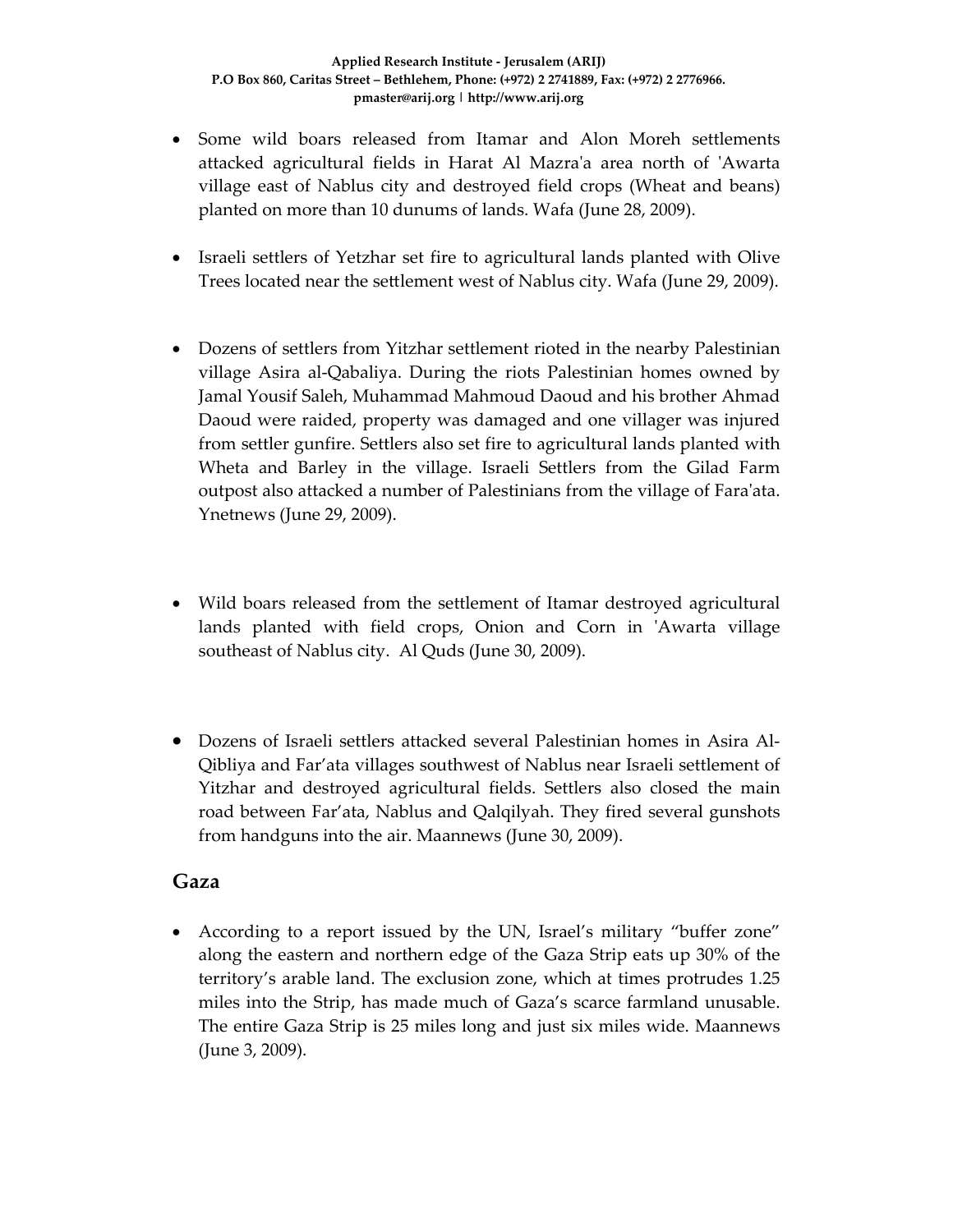- Israeli occupation warships surrounded two fishing boats off the coast north of Gaza City. The boats belong to Omar Al‐Habil and Omar Al‐ Hissi. Maannews (June 4, 2009).
- The Israeli Occupation Forces set fire into agricultural fields in Abu Safieh hill area east of Jabalyia refugee camp northeast of Gaza. Al Quds (June 6, 2009).
- The Israeli Occupation Bulldozers razed agricultural lands in the vicinity of Gaza airport. Wafa (June 9, 2009).
- Israeli Occupation warships damaged several fishing boats when they opened fire on Gazan fishermen off the coast of Khan Younis and the central Strip area. Israeli warships concentrated in the two areas and advanced on fishing boats then opened fire. Maannews (June 12, 2009).
- Israeli Occupation forces launched artillery shells at Al-Maghazi in the central Gaza Strip damaging agricultural equipment; extensive damage was done to equipment for crop harvesting. Maannews (June 20, 2009).
- The Israeli Occupation navy seized four Gazan fishermen after stopping their boats off the Gaza City coast. They were taken to Israel's Ashdod port, north of the Gaza Strip. The Israeli warships obstructed two fishing boats, taking four fishermen, all members of the As‐Sultan family, while they were sailing in the As‐Sudaniyya area. Israeli navy officers beat the fishermen and also confiscated their boats. The Israeli navy prohibits Gazan fishermen from sailing more than three miles from the coast. If fishermen attempt to sail farther, they are pursued, shot at, detained, and often asked to become informers for Israeli intelligence. Under the Oslo peace agreements, Israel is obligated to allow Palestinians to fish as far as 20 nautical miles from Gaza. Maannews (June 22, 2009).
- The Israeli Occupation bulldozers staged 150 meters into the eastern side of Al Farahin area in Khan Younis city and razed agricultural lands in the area. Al Quds (June 28, 2009).

# **Others**

• The Women in Green organization along with the Action Committees of Efrat, Gush Etzion, and Kiryat Arba Hebron ‐ The Committee for a Jewish Shdema are encouraging Jews to help thwart the demolition of more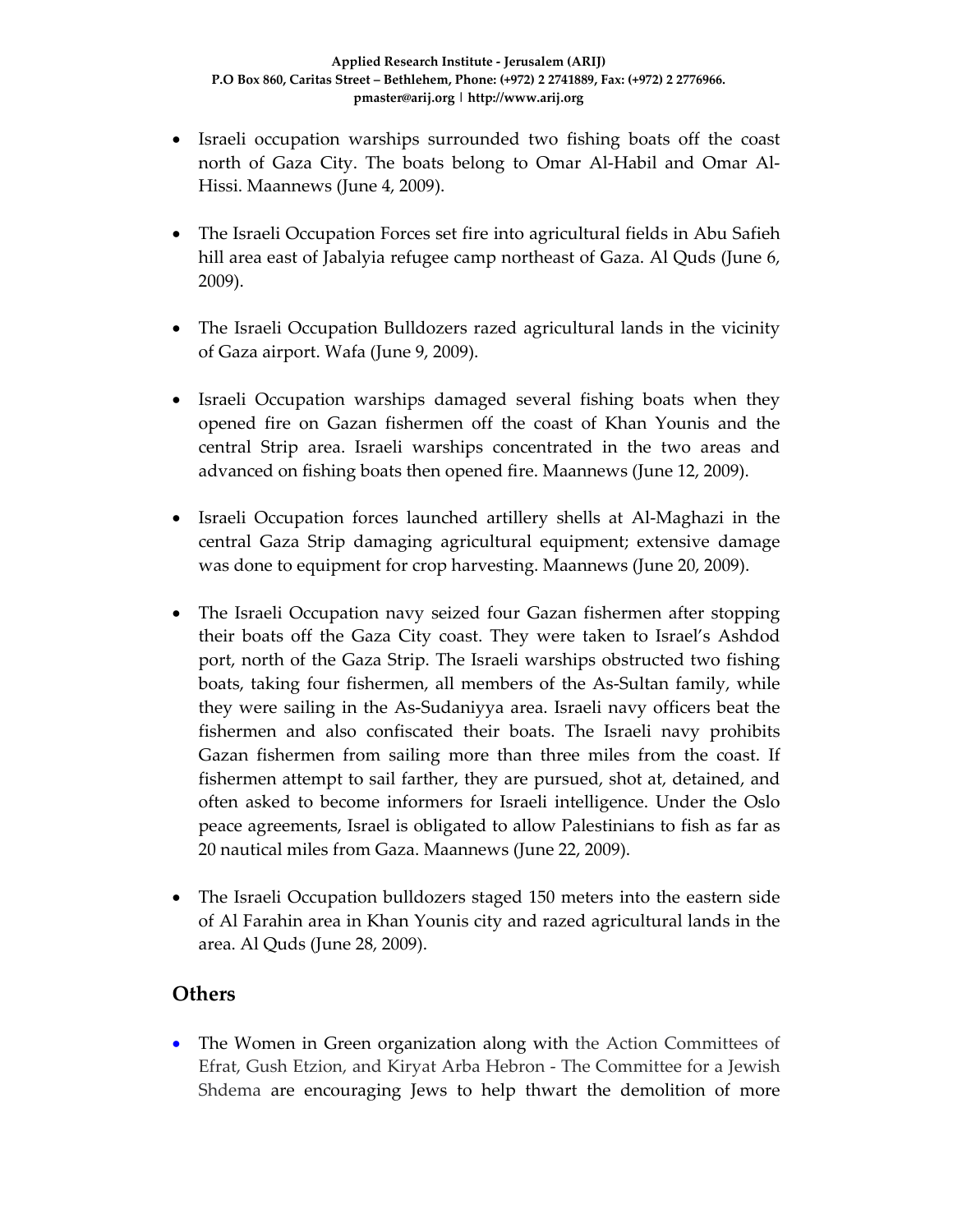Jewish outposts by participating in upcoming tours and protests. **INN (June 1, 2009).** 

- In a report issued by the Israeli Central bureau of Statistics claimed that work on new housing units in the West Bank dropped sharply in the first quarter of 2009, down 39 percent compared to the first quarter of 2008. In the first quarter of 2008, work was begun on 560 new apartment units, compared to 342 in that same period in 2009. When it comes to the number of completed apartments in the West Bank in the first quarter of 2009, there was a 6% drop compared to that same period in 2008, as the number fell from 467 apartment units to 439. In 2008, however, the number of completed apartments in the settlements rose by 9% from 2007, going from 428 to 467 units. Overall in 2008, 1,591 new apartment units were completed in the West Bank and work was begun on 2,117 units. JPost (June 1, 2009). **(1)**
- Shauel Arieli, as deputy military secretary to former prime minister and incumbent Defense Minister Ehud Barak in 1991 expressed in numbers that From 1992‐2001, the number of Jewish settlers increased by approximately 93,000 and four settlements were added; in the period from 2001‐2009, another 95,000 settlers were added to the population and 100 additional outposts established. As for East Jerusalem, 45 percent of Israelis living in Ea st Jerusalem moved there after the Oslo agreement. And now for the total: While 32 settlements (not including East Jerusalem) were established in the territories between 1967 and 1977, housing some 6,000 settlers, today 127 Jewish settlements can be found in the territories, alongside another 100 outposts, housing a total of 295,000 settlers. Haaretz (June 1, 2009).
- In a report issued by The United Nations Office for the Coordination of Humanitarian Affairs (OCHA) office showed that Israel did not dismantle two West Bank military checkpoints as promised. UN teams found that the Atara checkpoint in the village of Bir Zeit, on the main route between Ramallah and Nablus, was physically intact, including a concrete watchtower. Israel re-classified the installation as a "partial checkpoint," since the Israeli military has decided not to impose 24‐hour checks. The other checkpoint the Israeli military said it would remove is At‐Tayba (referred to as Rimonim by the army), near the village of the same name. The physical apparatus of this roadblock, already classified as a partial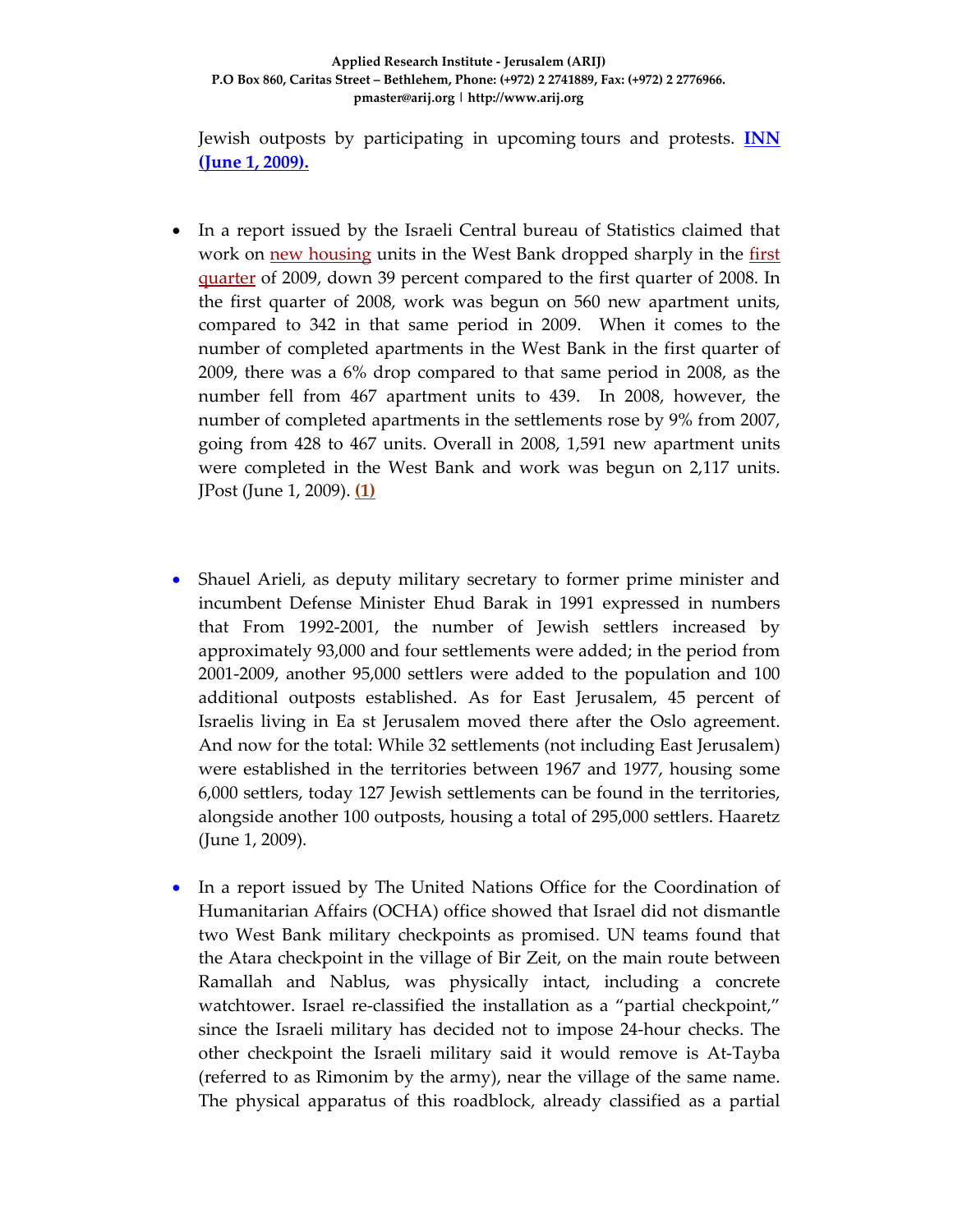checkpoint, was still place when an OCHA team visited. Maannews (June 3, 3009).

- Ex-Defense and Foreign Minister Professor Moshe Arens says that the existing settlement communities in the West Bank must be expanded and strengthened even beyond their rates of "natural growth." **INN (June 6, 2009).**
- The Israeli Interior Minister Eli Yishai had announced that his ministry will exploit all the resources to expand settlements in the territories. Officials at the Interior Ministry to come up with ways to help the settlers, by allowing continued construction within the major West Bank settlement blocs where building has stopped as a result of American pressure. Yishai is hoping to allocate tens of millions of shekels funding from the "interior minister's reserves" to benefit settlements in the West Bank. Haaretz (June 8, 2009).
- More than 3,200 housing units have been built in illegal Israeli settlements on Palestinian land in the West Bank since the beginning of 2008 according to figures of the Central Bureau of Statistics. The report stated that thousands of units of settler housing are currently under construction and that more construction will likely be announced later this year. The Numbers: Revava: 52 houses under construction, Yakir: About 10 houses in the final stages of construction, Ariel and Barkan: Expanding the Ariel‐Barkan industrial zone by 27 new plants, now under construction; 220 houses in Ariel under construction; 50 houses in Barkan under construction; Ma'ale Shomron: Villa neighborhood under construction; Elkana: 52 houses under construction; Beit Arye: Dozens of villas under construction; Halamish: 24 houses. Construction was stopped last week because of a Peace Now petition to the High Court of Justice, Modiin Illit: 617 houses under construction, Mevo Horon: A number of new villas under construction, Betar Illit: 327 houses under construction, Hebron: A ten story building next to Beit Romano is being planned, Sansana: 68 houses are planned, Efrat: Dozens of new villas under construction, Tekoaʹ: Dozens of new villas under construction, Shilo: 40 houses. The tender was frozen by the defense minister two weeks ago, 'Ofra: Ten houses under construction, Givʹat Zeʹev: about 750 houses are under construction and will be populated in August, Maʹale Adumim: About 900 houses are under construction. The majority has been completed, Kedar: The ground is being prepared to build 42 houses, Nikodim: infrastructure work has been completed for a new villa neighborhood. Maannews (June 9, 2009).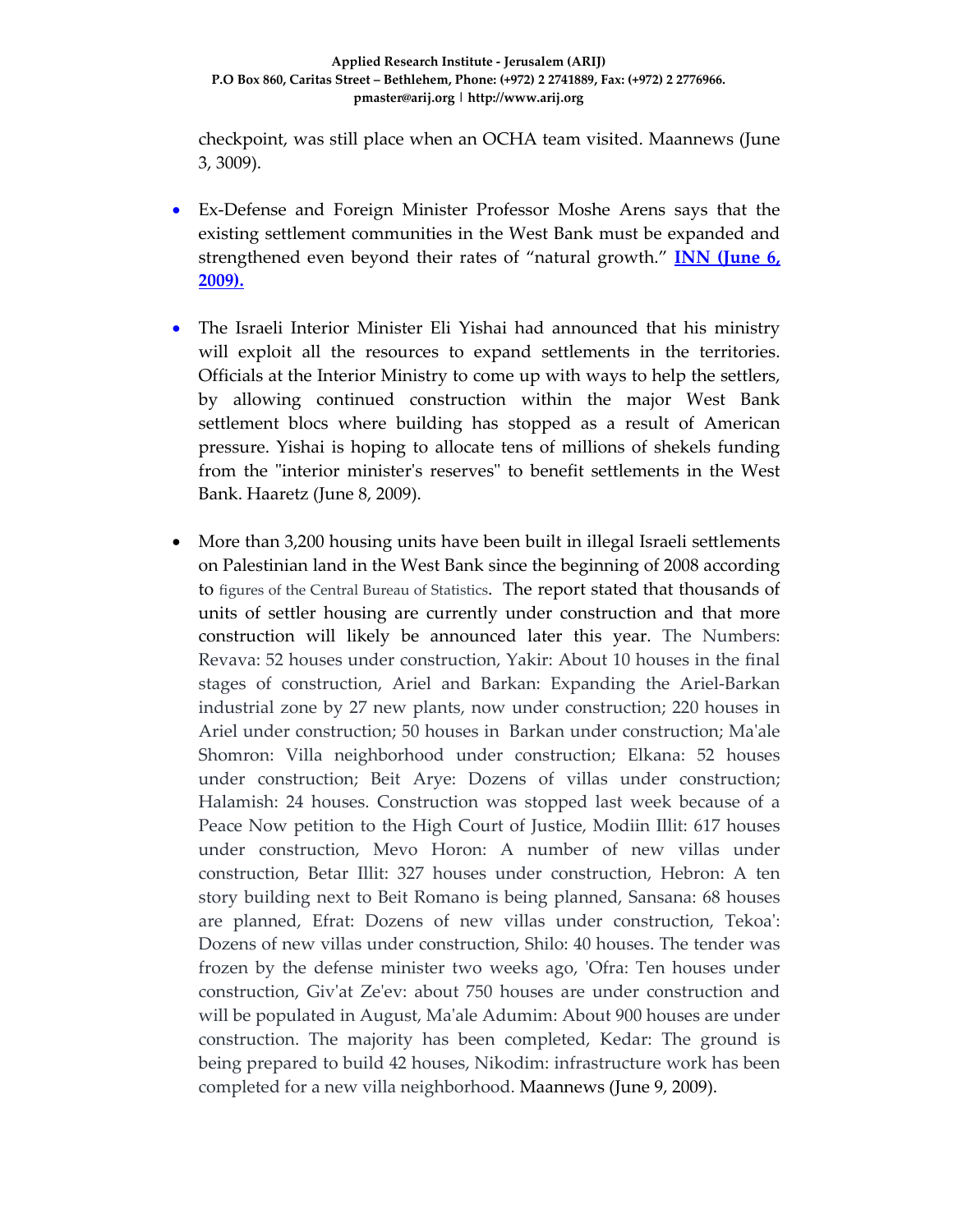- In a report issued by the Civic Coalition to defend Palestinian rights in Jerusalem showed that the Israeli Jerusalem Municipality issued orders to demolish 54 Palestinian houses in Jerusalem city, out of which, 3 buildings of 18 floors in Beit Hanina. The demolition orders threaten the lives of 330 people who will be displaced if demolition orders are carried out. Ccdprj (June 9, 2009).
- **Day after Prime Minister Benjamin Netanyahu's speech, Israeli rightists** announced plans to build dozens more outposts in West Bank, saying, ʹThis is the appropriate Zionist response to Netanyahu, Obamaʹs speechesʹ. Ynetnews (June 15, 2009).
- In a report issued by the Israeli Central Bureau of Statistics showed that the population of 21 West Bank settlements was static or declined in 2007, and the population at another 74 grew by 100 people or less. Yet the overall settlement population grew by 5.6 percent in 2007 ‐ close to three times the growth rate in the rest of the country ‐ primarily because of the increase at the three largest communities, Modiʹin Illit, Betar Illit and Ma'aleh Adumim, which, combined in population, reach to 110,200 people, or 38 percent of the entire settlement population of 289,600 at the end of 2008. In 2007, the settler population increased by a total of 14,500 people, through a combination of birth and migration, from 261,600 to 276,100. Out of that number, 12,185 new settlers, or 84% of the population increase, came at a group of 25 larger settlements ‐ ranging in size from Tekoa, with a population in 2007 of 1,455, to Modiʹin Illit, with 38,047. As in 2008, most of the 2007 growth, 7,886 people, was also at Modi'in Illit, Betar Illit and Maʹaleh Adumim. Another 30% of the overall growth in 2007, or 4,299 people, came at the remaining 22 mid‐size settlements in that 25 member group. **Jpost (June 15, 2009).**
- The Land of Israel Faithful group announced about a plan to construct 30 new outposts in the West Bank over the summer, in response to Prime Minister Binyamin Netanyahuʹs speech a day earlier in which he said that no new settlements would be built and no additional land would be expropriated for settlement development. JPost (June 18, 2009).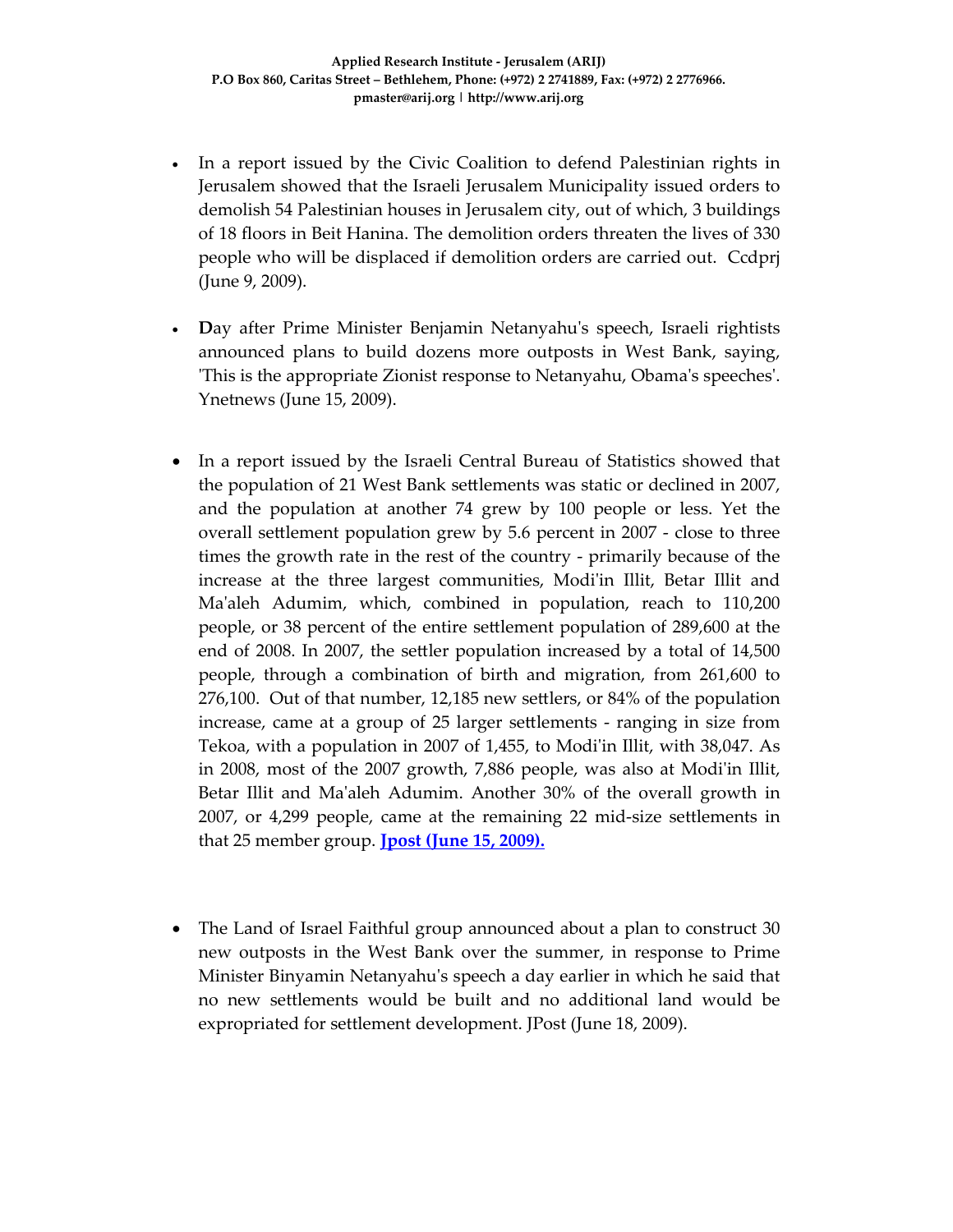- The Israeli Knesset approved the allocation of a billion shekels to Israeli settlements in the West Bank for the years 2009 and 2010. The one billion shekels, half a billion shekels will be allocated for the development of security of settlements, and the other half to develop settlements' building. Maannews (June 21, 2009).
- The Israeli High Court issued an order to allow Ahihud settlement to build animal pens on parts of Al Barwa village cemetery (east of Acre) inside the 1948 lands and public parks on other parts of the cemetery. Maannews (June 21, 2009).
- Three families of émigrés From Yemen's tiny Jewish population arrived in Israel. The immigrants were brought to Israel by the Jewish Agency for Israel, the organization traditionally charged with organizing aliyah to Israel from foreign countries. These developments come even as Jewish organizational officials continue to work on a much debated plan to bring a contingent of up to 113 Jews from Yemen to New York, particularly the largely Orthodox Jewish community of Monsey in upstate New York. Forward (June 21, 2009).
- The Knesset Yesha Lobby, formed for the purpose of advancing the cause of the Jewish towns in the West Bank, is distributing maps and information on endangered Yesha outposts and neighborhoods to Israeli Cabinet ministers and Knesset Members. Among the some 20 outposts in specific danger of destruction, according to the Israeli Defense Ministry list, are Mitzpeh Lachish in western Judea, Havat Gilad in the Shomron, Givat HaRoeh near Shilo, Givat Assaf near Beit El, Givat Sal'it in northeastern Shomron, and Mul Nevo north of the Dead Sea. INN (June 22, 2009).
- The Israeli Occupation Authorities handed over 9 Palestinian families' house demolition orders in Umm Numeila village (Al Zawayda) in the Negev, inside the 1948 Green Line. Wafa (June 22, 2009 ).
- The Israeli High court issued a decision to allow settlers of Kerem Mehral settlement to build more new housing units on the ruins of Ijzim Village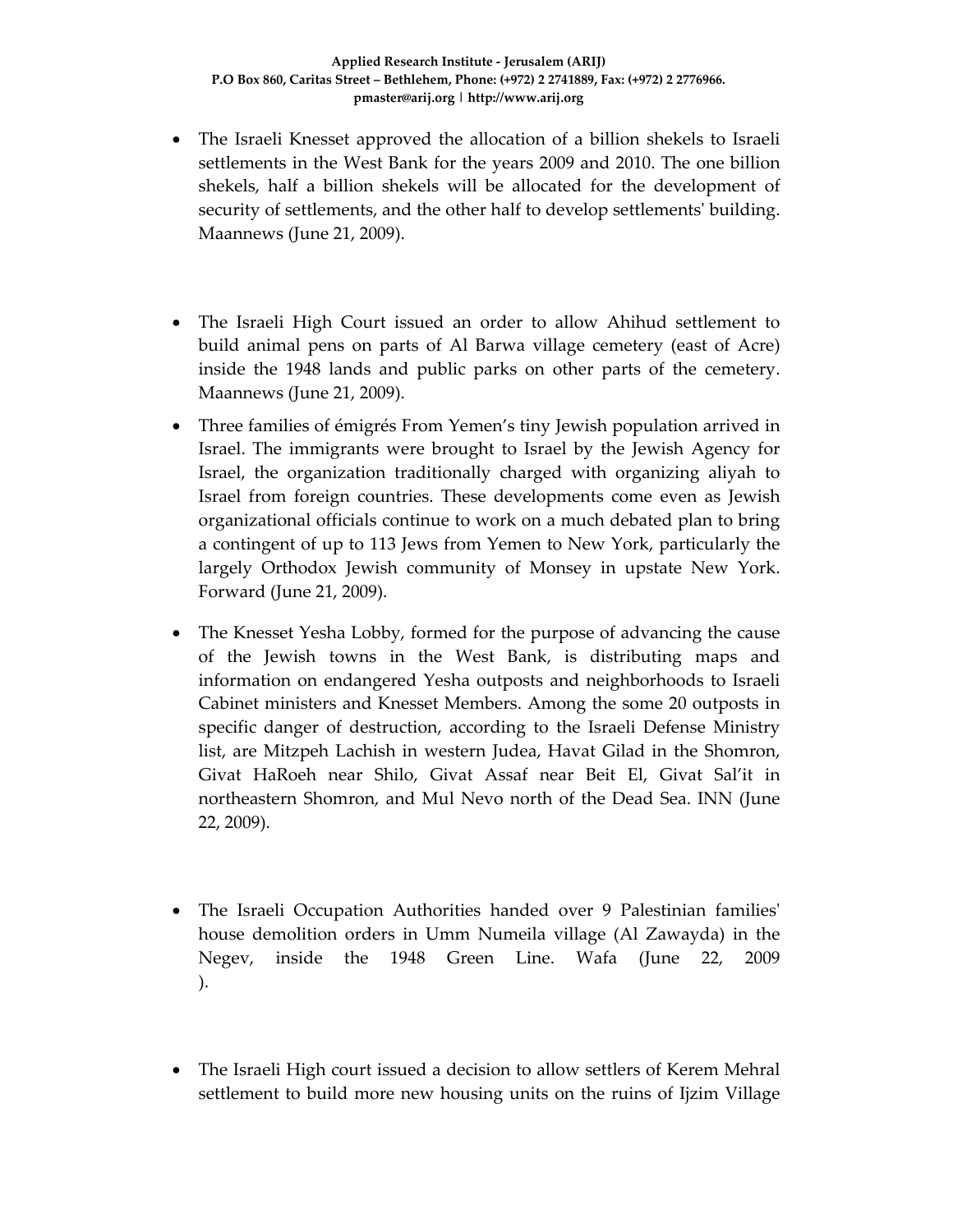cemetery which was depopulated by the Israelis in 1948 war. Wafa (June 22, 2009).

- A group of Israeli Officers wrote a letter to Chief of Staff, **Gabi (Gabriel) Ashkenazi** informing him that they would reject to serve in the Army if they are evacuated from Kida outpost in Nablus. Maannews (June 23, 2009).
- One hundred new immigrants arrived in Israel on Wednesday under the joint auspices of Nefesh BʹNefesh and the Jewish Agency. The two organizations plan to bring a total of more than 3,000 new immigrants to Israel over the course of the summer. Israel National News (June 242, 2009).
- Brig. Gen. Noam Tibon, commander of the Judea and Samaria Brigade and Brig. Gen. Yoav Mordechai, head of the Civil Administration announced that the Palestinian security forces would be allowed to operate freely within the city limits of Bethlehem, Ramallah, Jericho and Qalqilyah from midnight to 5. A.M. Israel agreed to expanded activity by Palestinian Authority security forces in four West Bank towns, for a trial period of one week followed by an assessment. **Haaretz (June 26, 2009)**.
- In a report issued by btselem stated that during more than 40 years of occupation, Israel has not built advanced regional wastewater treatment plants in the settlements to match those inside Israel. It is estimated that the 121 recognized settlements in the West Bank (without East Jerusalem) produce some 17.5 mcm of wastewater a year. Only 81 are currently connected to wastewater treatment facilities, and use methods that are less up‐to‐date than those used in Israel. More than half of them are small and can treat the wastewater of only a few hundred families, despite the growth of the settler population. Most of the facilities suffer frequent technical breakdowns and at times shut down completely. The rest of the settlements produce some 5.5 mcm wastewater a year, which are not treated and flow as raw wastewater into West Bank streams and valleys. Btselem (June 29, 2009).